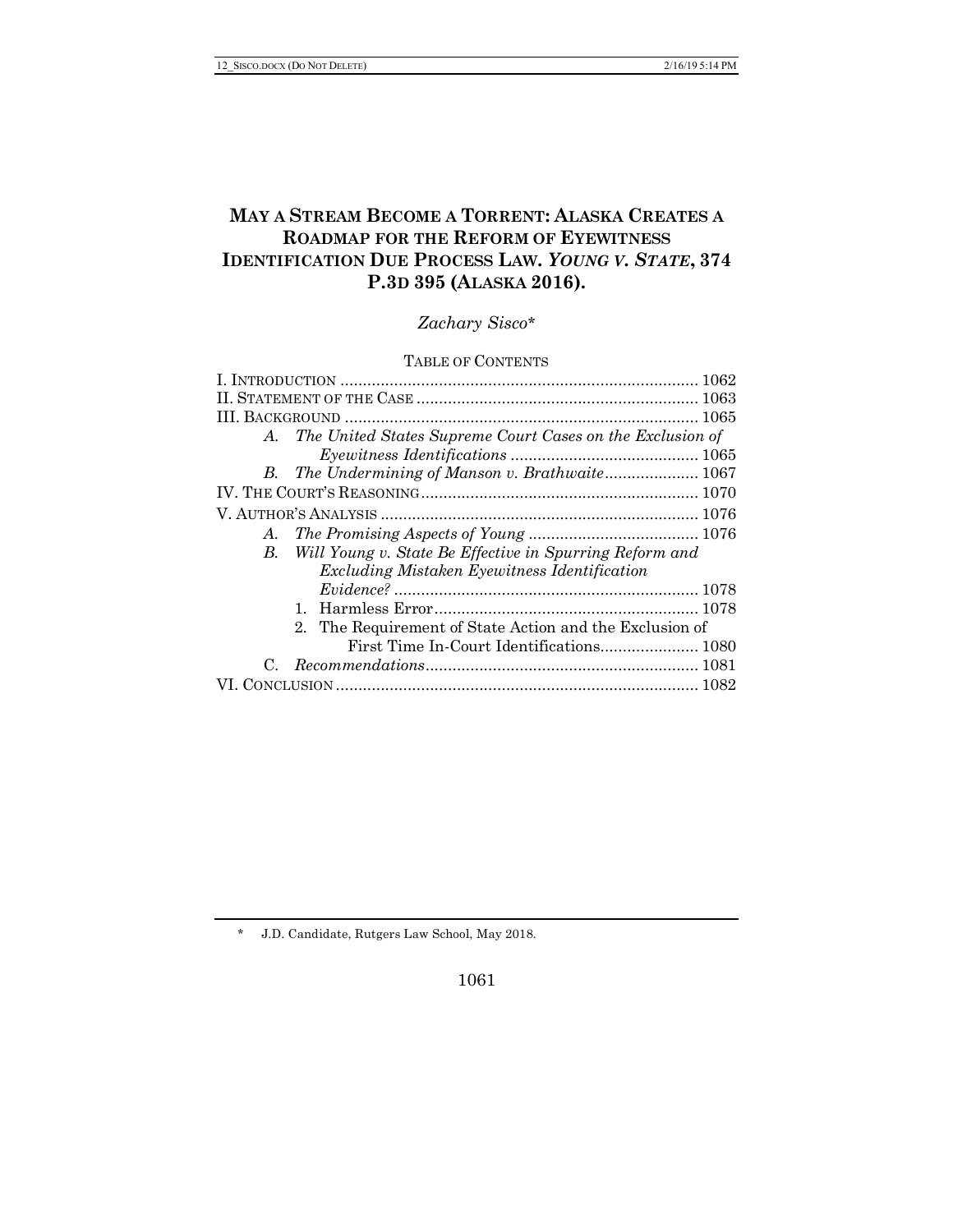#### I. INTRODUCTION

In 1967, Justice Brennan wrote:

The vagaries of eyewitness identification are well-known; the annals of criminal law are rife with instances of mistaken identification. Mr. Justice Frankfurter once said: "What is the worth of identification testimony even when uncontradicted? The identification of strangers is proverbially untrustworthy. The hazards of such testimony are established by a formidable number of instances in the records of English and American trials. These instances are recent—not due to the brutalities of ancient criminal procedure."1

This language underscores the long recognition in the United States of the dangers posed by eyewitness identification evidence. Yet, despite the Supreme Court's recognition of the inherent dangers of misidentification, its current standard for the exclusion of eyewitness identifications—*Manson v. Brathwaite*2—has slipped over time into obsolescence. An immense body of scientific research, developed mostly subsequent to *Brathwaite*, has undercut its validity as a standard for assessing the suggestiveness and the reliability of eyewitness identification.3 Despite this, *Brathwaite* remains to this day the standard for the exclusion of eyewitness identifications under the United States Constitution.

Fortunately, the ground has begun to shift. Recent years have seen a steady stream of state supreme courts questioning the old legal standards surrounding eyewitness identification.4 In 2016, the Alaska Supreme Court added the most recent push away from *Brathwaite* and the outdated regime of eyewitness identification law. In *Young v. State*,5 the Alaska Supreme Court, taking notice of decisions by state supreme courts preceding it, chose to shift away from *Brathwaite*. In so doing, it crafted a new test which has great potential to be a simple, workable, and effective replacement for *Brathwaite*.

Perhaps even more promising, in *Young*, the Alaska Supreme Court's acceptance of the new body of science was resolute where others

<sup>1.</sup> United States v. Wade, 388 U.S. 218, 228 (1967) (citation omitted).

<sup>2.</sup> 432 U.S. 98 (1977).

<sup>3.</sup> *See* NAT'L RESEARCH COUNCIL, IDENTIFYING THE CULPRIT: ASSESSING EYEWITNESS IDENTIFICATION 16 (2014) ("The modern era of eyewitness identification research began in the 1970s."); *see infra* Section III.B.

<sup>4.</sup> *See infra* Section III.B.

<sup>5.</sup> 374 P.3d 395, 405 (Alaska 2016).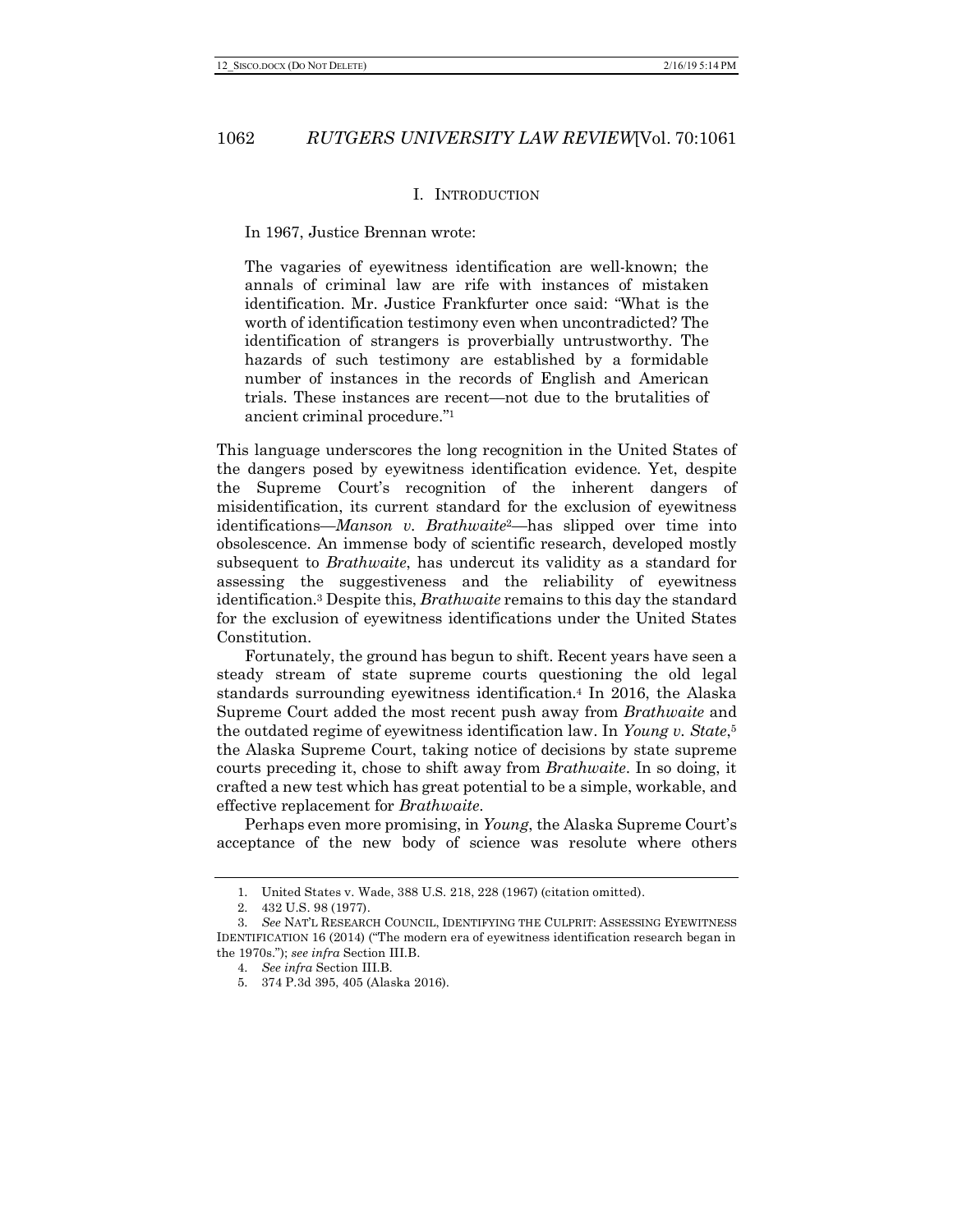have been hesitant. Observing its sister courts, the Alaska Supreme Court staked out a strong position that the arguments in favor of moving away from *Brathwaite* had hit critical mass, and that no further time should be wasted testing the validity of the science where others have performed the work before. As a result, *Young* has potential to be a momentum-changer: what was a steady stream of states changing their eyewitness identification law could, as a result of *Young*, become a torrent.

#### II. STATEMENT OF THE CASE

Arron Young was convicted on multiple counts of attempted murder arising out of an apparent gang-related shooting in Fairbanks in 2008. The shooting began when a person from inside what was described at different times as a gray, silver, and white SUV, pulled up alongside a car carrying alleged members of the Bloods and started shooting at the car.6 Several witnesses identified the car as belonging to "Big Nasty," a nickname which Young went by.7 Moreover, when police arrested Young, they found keys in his pocket belonging to an SUV matching the description given by witnesses and a gun in Young's waistband which ballistics evidence indicated was a probable match for shell casings retrieved on the scene.8

The State also presented three eyewitnesses who identified Young.9 The first witness was Jason Gazewood, a criminal defense attorney and former prosecutor.10 After the shooting, Gazewood contacted the police to report that he had observed part of the shooting.11 Three days after the shooting, a police officer went to Gazewood's office to show him a six-person photo array.12 Gazewood later testified that, prior to being shown the photo array, he told the officer that the person he saw was "of Samoan descent."13 Despite this, all of the photographs contained pictures of black men.14 Gazewood testified that he was choosing between two photographs who looked most like the shooter and that when his finger paused over Young's, the officer told him to "trust [his] instincts."15

- 9. *Id.* at 401–02.
- 10. *Id.* at 399, 401–02.
- 11. *Id.* at 399.
- 12. *Id.* at 400.
- 13. *Id.*
- 14. *Id.*
- 15. *Id.*

<sup>6.</sup> *Id.* at 399.

<sup>7.</sup> *Id.* at 401.

<sup>8.</sup> *Id.*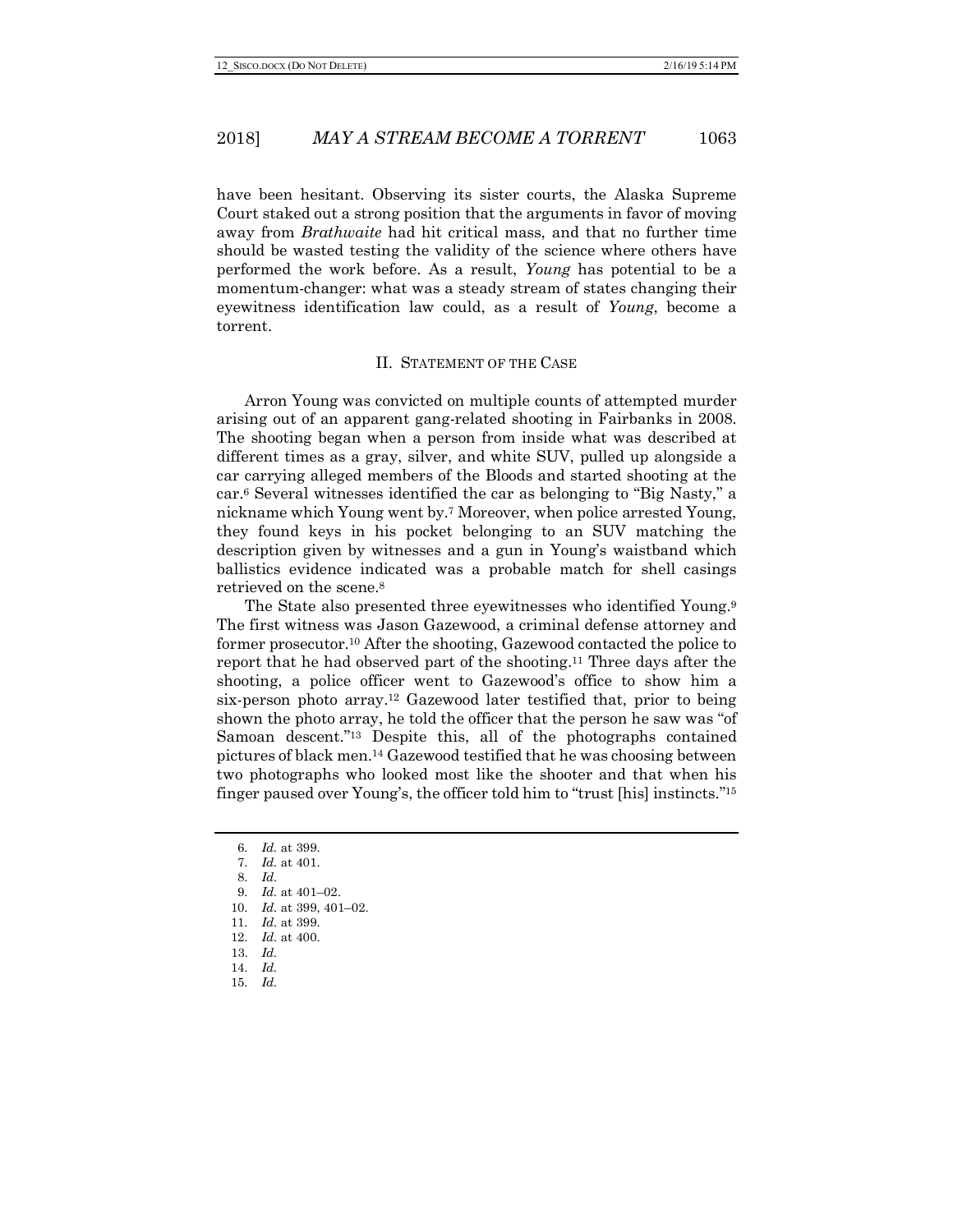That comment, according to Gazewood, "ended [his] elimination process."16

The second witness was John Anzalone, who previously failed to identify Young from a photo array while testifying before the grand jury.17 Afterwards, Anzalone saw Young's picture on television in connection with the case and informed the prosecutor that he was prepared to identify him at trial.18 Anzalone identified Young in court as the driver of the SUV but also acknowledged his failure to identify Young before the grand jury.19

The third witness was Arles Arauz, a former member of the Bloods who had known Young since high school.<sup>20</sup> Young attempted to impeach Arauz based on his statement right after the shooting in which Arauz told police that he could not identify any of the shooters.<sup>21</sup> At trial, it came out that on the day of the shooting, Arauz identified Young in an off-the-record meeting with a detective.22 This meeting was not disclosed to the defense, and when Young learned of it, he moved for a mistrial arguing that he might have opted for a justification defense had he known that Arauz identified him on the day of the shooting. <sup>23</sup>

Young appealed his conviction.24 On appeal, Young challenged Gazewood's testimony, arguing that it was unreliable under the standard set forth in *Manson v. Brathwaite*<sup>25</sup> and that the trial court erred in not suppressing the evidence.<sup>26</sup> Young also argued that the court erred by permitting Anzalone's in-court identification.27 With respect to Arauz, Young challenged the trial court's denial of his requested mistrial.<sup>28</sup> Finally, Young challenged the trial court's refusal to give jury instructions, requested by the defense, tailored to the issues raised by eyewitness identifications.29

<sup>16.</sup> *Id.*

<sup>17.</sup> *Id.* at 401–02.

<sup>18.</sup> *Id.*

<sup>19.</sup> *Id.* at 402.

<sup>20.</sup> *Id.* In addition to being from a rival gang, Arauz testified that in high school Young "'beat [him] up' in a fight over a romantic interest." *Id.* (alteration in original).

<sup>21.</sup> *Id.*

<sup>22.</sup> *Id.*

<sup>23.</sup> *Id.* Young instead opted for an alibi defense, with his estranged sister testifying that she was with him at his apartment during the shooting. *Id.* at 403.

<sup>24.</sup> *Id.* at 403 (citing Young v. State, 331 P.3d 1276 (Alaska Ct. App. 2014)).

<sup>25.</sup> 432 U.S. 98 (1977).

<sup>26.</sup> *Young*, 374 P.3d at 403.

<sup>27.</sup> *Id.*

<sup>28.</sup> *Id.* at 404.

<sup>29.</sup> *Id.*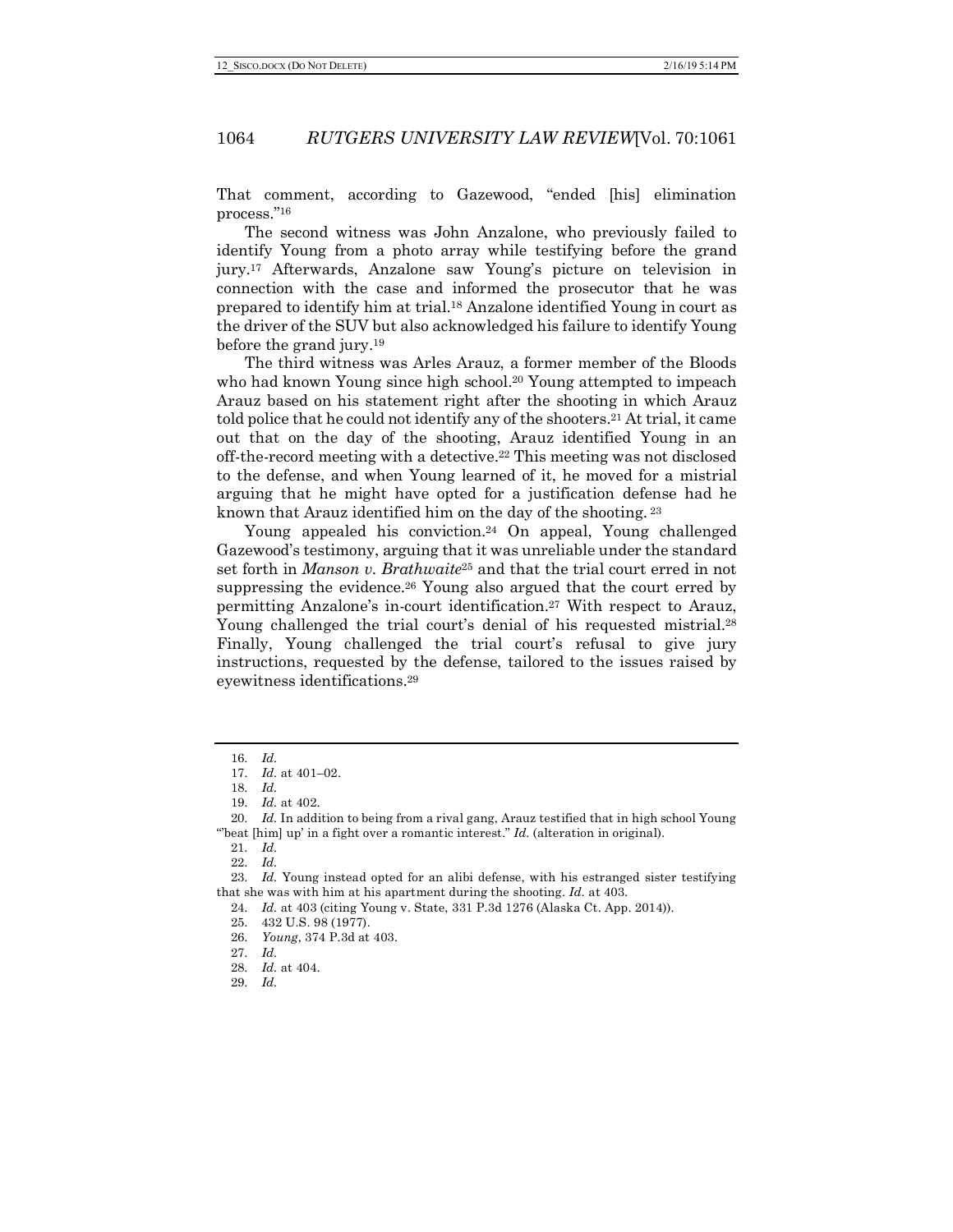The Court of Appeals of Alaska affirmed Young's conviction.30 Young then petitioned the Alaska Supreme Court, urging the court to adopt a different test for the admission of eyewitness identification evidence under the Alaska Constitution, and arguing in the alternative that in the absence of a new test he should have prevailed on the issues raised in his earlier appeal.31

#### III. BACKGROUND

# *A. The United States Supreme Court Cases on the Exclusion of Eyewitness Identifications*

In 1967, the United States Supreme Court recognized that the Fifth Amendment's guarantee of due process required the exclusion of certain eyewitness identification evidence in *Stovall v. Denno*.32 In *Stovall*, police brought the defendant directly to the hospital for a one-on-one identification where the witness had been stabbed several times and was about to undergo surgery.33 The Court summarily recognized that the Fifth Amendment right to due process could require that eyewitness identification evidence be excluded because of its suggestiveness, and that a violation would be judged under "the totality of the circumstances."34 The Court held, however, that the police in *Stovall* did not deny the defendant due process because the one-on-one confrontation was "imperative" under the circumstances.<sup>35</sup>

A year later, the Supreme Court again confronted this issue. In *Simmons v. United States*, the Court addressed whether police use of photographs for identification violated due process protections.36 The Court affirmed *Stovall*'s holding that this claim is to be analyzed under the totality of the circumstances.37 The Court in *Simmons* held that convictions resulting from improper eyewitness identification evidence will be set aside only if "the photographic identification procedure was so impermissibly suggestive as to give rise to a very substantial likelihood of irreparable misidentification."38 Yet, the Court went further. In

<sup>30.</sup> Young v. State, 331 P.3d 1276, 1285 (Alaska Ct. App. 2014), *aff'd*, 374 P.3d 395 (Alaska 2016).

<sup>31.</sup> *Young*, 374 P.3d at 404.

<sup>32.</sup> 388 U.S. 293 (1967).

<sup>33.</sup> *Id.* at 295.

<sup>34.</sup> *Id.* at 302.

<sup>35.</sup> *Id.* at 301–02.

<sup>36.</sup> 390 U.S. 377, 381–82 (1968).

<sup>37.</sup> *Id.* at 383 (citing *Stovall*, 388 U.S. at 302).

<sup>38.</sup> *Id.* at 384.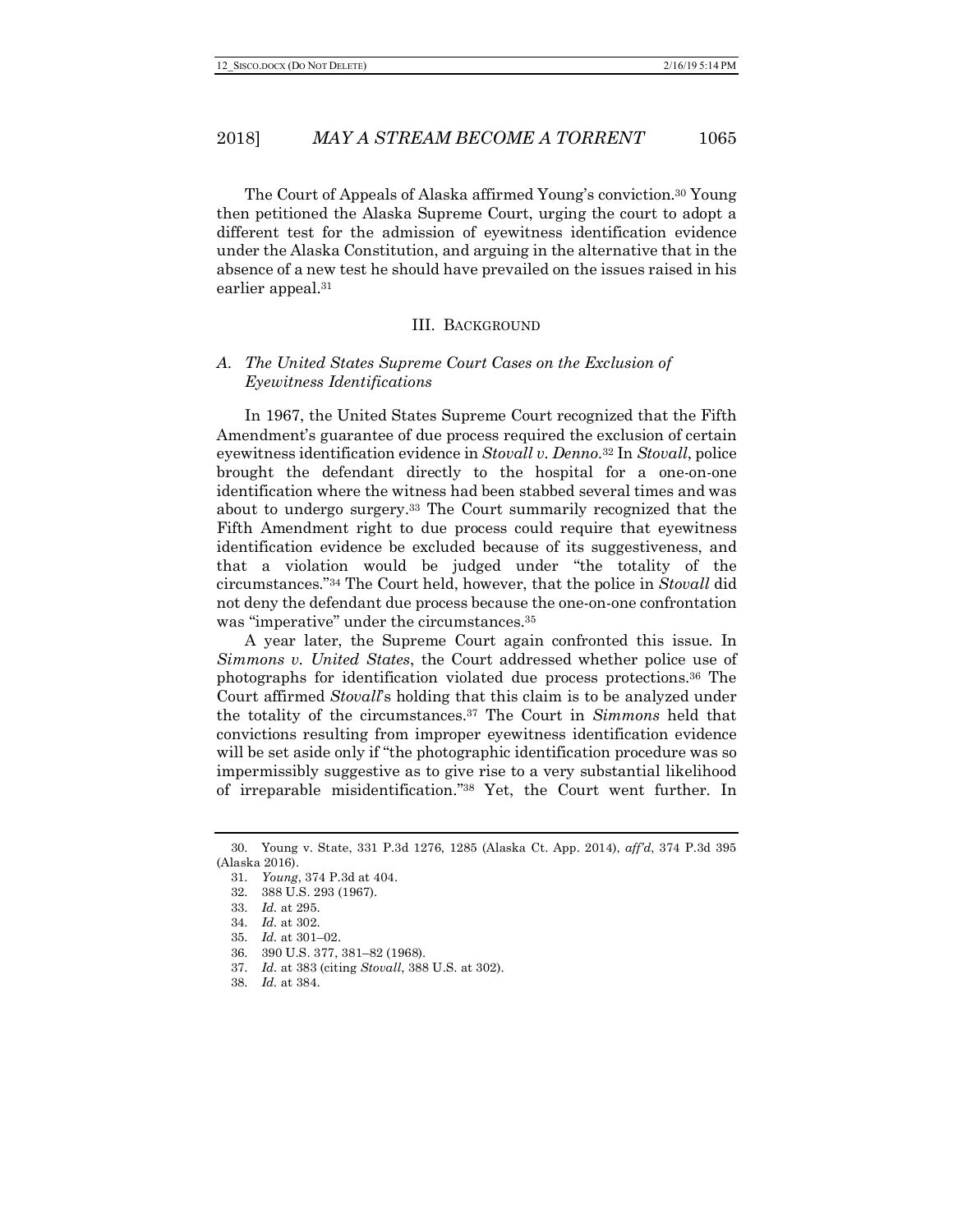addition to considering the suggestiveness of the procedure and its necessity, the Court considered the amount of time and the conditions under which the witnesses originally observed the defendants.39

Then, in 1972, the Court crafted a new approach for determining whether eyewitness identification evidence must be excluded. In *Neil v. Biggers*, the Court explicitly rejected the possibility that suggestiveness alone would result in exclusion.40 The Court then listed five factors to be considered in evaluating the likelihood of misidentification. These were: (1) the opportunity of the witness to view the criminal during the incident, (2) the witness's degree of attention, (3) the accuracy of the witness's prior description of the criminal, (4) the witness's level of certainty at the time of the identification, and (5) the length of time between the crime and the identification.<sup>41</sup>

The United States Supreme Court's current approach is set out in *Manson v. Brathwaite*.42 In *Brathwaite*, the Court again rejected a per se exclusionary rule for suggestive eyewitness identification evidence, declaring that "reliability is the linchpin in determining the admissibility" of such evidence.43 In considering the admissibility of a suggestive identification, *Brathwaite* instructs that courts must weigh the *Biggers* factors against the "corrupting effect" of the suggestive procedures.44 If, despite suggestive procedures, an identification is found reliable, the evidence may be admitted.

<sup>39.</sup> *See id.* at 385 (noting that the robbery took place in a well-lit bank, that none of the robbers wore masks, and that the witnesses saw the robbers for periods of time ranging up to five minutes).

<sup>40.</sup> 409 U.S. 188, 198–99 (1972).

<sup>41.</sup> *Id.* at 199–200.

<sup>42.</sup> 432 U.S. 98 (1977).

<sup>43.</sup> *Id.* at 110–14.

<sup>44.</sup> *Id.* at 114. The Court repeatedly used the language "suggestive procedures" as opposed to "suggestive circumstances." *See, e.g.*, *id.* at 112. In doing so, it was perhaps signaling the requirement of police action to trigger due process protections. Whether or not this was the case, the Court recently confirmed that due process does not require exclusion of eyewitness identification evidence when no improper police action is involved. Perry v. New Hampshire, 565 U.S. 228, 232–33 (2012).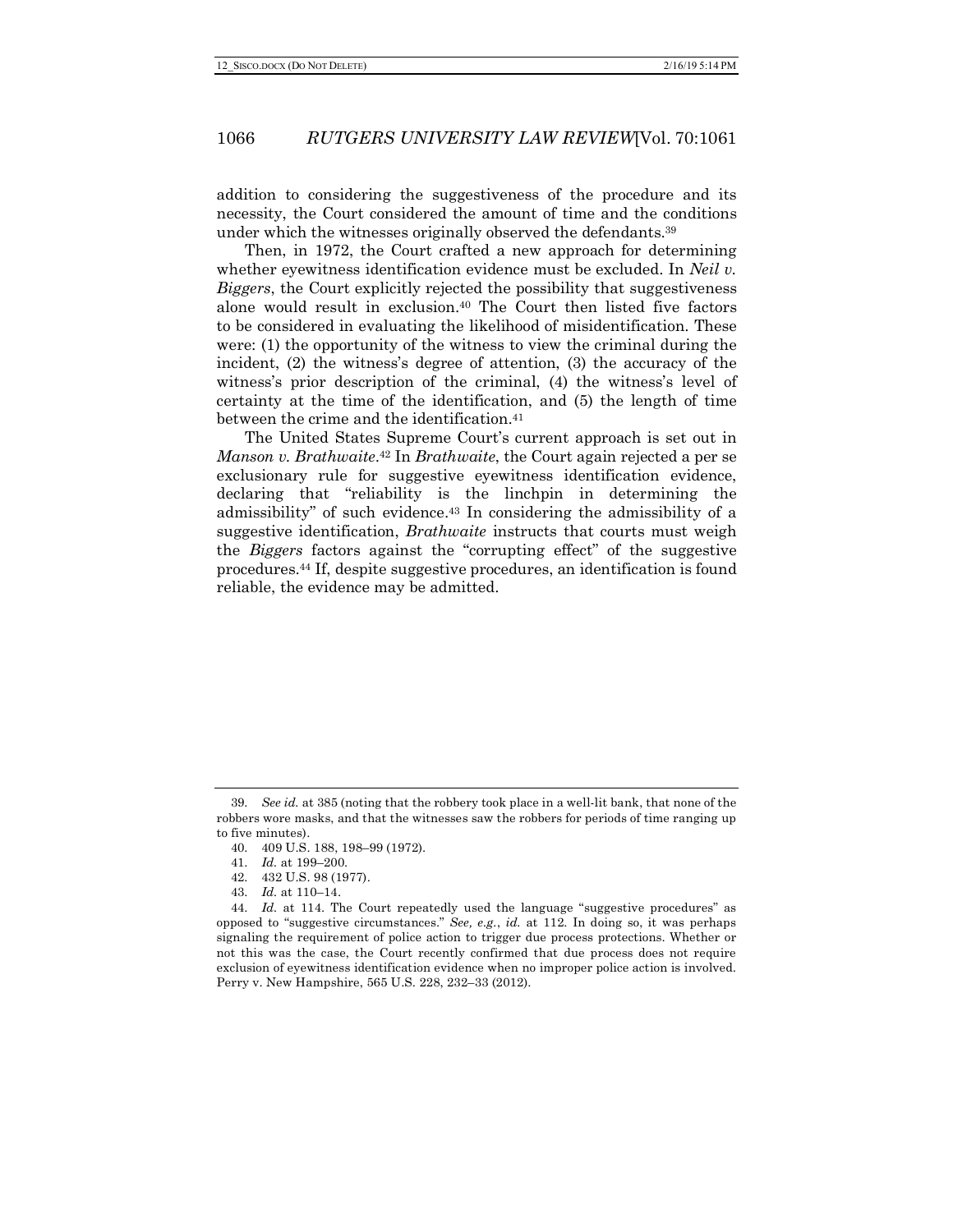Until *Young v. State*, Alaska had accepted the principles set out in these cases as consistent with the due process clause of the Alaska Constitution.45

#### *B. The Undermining of Manson v. Brathwaite*

The *Biggers* factors were listed by the United States Supreme Court without explanation and were evidently the product of the Court's raw intuition on which factors speak to reliability.46 When the Court reconsidered the issue in *Brathwaite*, it simply affirmed these factors without commenting on their justification.<sup>47</sup>

Since *Brathwaite*, however, a mountain of research has confirmed that—when it comes to eyewitness identification evidence—raw intuition is a poor substitute for scientific observation.48 Perhaps the central finding of this research is that memory is not nearly as simple of a process as was once thought. Memory does not function, as is frequently believed, like a videotape on which events are stored to later be safely recalled.<sup>49</sup> Rather, a variety of variables tend to affect the accuracy of memory and, consequently, eyewitness identifications.50 In analyzing the reliability of identifications, researchers draw a distinction between *system variables* (conditions such as the procedures used to obtain an identification which the criminal justice system can control) and *estimator variables*

46. *See Biggers*, 409 U.S. at 199–200.

50. *Id.*

<sup>45.</sup> *See Young*, 374 P.3d 395, 405–06, 406 n.31 (Alaska 2016) (noting that, although the Alaska Supreme Court has not focused on the comprehensive test, the *Brathwaite* test has been accepted as consistent with the Alaskan due process clause). The due process clause of the Alaskan Constitution reads in relevant part: "No person shall be deprived of life, liberty, or property, without due process of law." ALASKA CONST. art. I, § 7. This differs from the Fourteenth Amendment which instead commands: "No State shall . . . deprive any person of life, liberty, or property, without due process of law . . . ." U.S. CONST. amend. XIV, § 1. Alaska is generally more protective of defendant's rights than the United States Supreme Court. For a full background on Alaska's due process clause, see GERALD A. MCBEATH, THE ALASKA STATE CONSTITUTION: A REFERENCE GUIDE 37–45 (1997).

<sup>47.</sup> *Brathwaite*, 432 U.S. at 114.

<sup>48.</sup> *See* NAT'L RESEARCH COUNCIL, *supra* note 3, at 69–70 ("The past few decades have seen an explosion of additional research that has led to important insights into how vision and memory work, what we see and remember best, and what causes these processes to fail.").

<sup>49.</sup> *Id.* at 59–60 ("Like vision, memory is also beset by noise. Encoding, storage, and remembering are not passive, static processes that record, retain, and divulge their contents in an informational vacuum, unaffected by outside influences. The contents cannot be treated as a veridical permanent record, like photographs stored in a safe. On the contrary, the fidelity of our memories for real events may be compromised by many factors at all stages of processing, from encoding through storage, to the final stages of retrieval. Without awareness, we regularly encode events in a biased manner and subsequently forget, reconstruct, update, and distort the things we believe to be true.").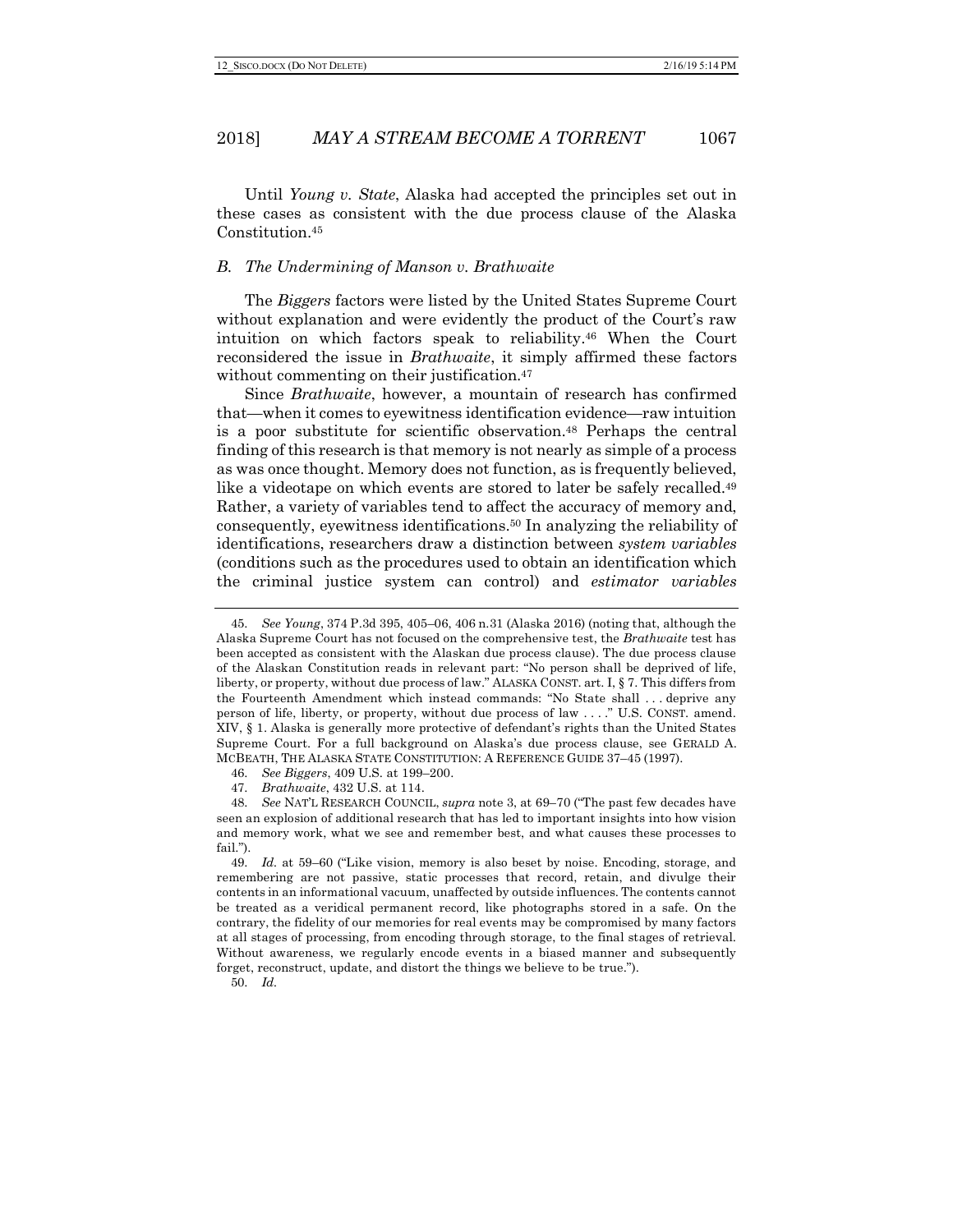(conditions relating to the actual crime like viewing conditions which the justice system cannot control).51

In some respects, our intuition concerning which variables affect the reliability of eyewitness identifications is substantially correct. For example, most average Joes and Janes would no doubt correctly guess that lighting conditions could affect the reliability of an identification.52 The same can be said of the amount of time that the witness had an opportunity to view the suspect.53 With some of these findings, our common sense may therefore be perfectly adequate. But several of the findings are distinctly not common sense. For example, researchers have identified a "weapon focus" effect, where the presence of a weapon distracts the witness so that their identifications are less reliable.54 Other findings that might be surprising include stress and fear negatively affecting identifications,55 identifications tending to be less accurate when the witness is not the same race as the suspect,<sup>56</sup> and that the level of certainty demonstrated by the eyewitness may have no relation to the reliability of his identification.57

Significantly, research on eyewitness identifications not only enhances our ability to make judgments on the reliability of identifications already made, but allows us to improve the reliability from the outset by managing system variables. For example, the use of blinded or double-blind procedures in identification procedures has been recommended to improve the reliability of identifications.58 Similarly, an instruction that the suspect may or may not be present in the lineup reduces the rate of misidentification.59 And of course, the composition of lineups and photographic arrays, both with respect to the number of

54. *Id.* at 93–94.

56. NAT'L RESEARCH COUNCIL, *supra* note 3, at 96–97.

58. *See id.* at 106–07.

59. Steven E. Clark, *A Re-examination of the Effects of Biased Lineup Instructions in Eyewitness Identification*, 29 L. & HUM. BEHAV. 395, 395–96 (2005).

<sup>51.</sup> *Id.* at 1.

<sup>52.</sup> *See id.* at 50 (identifying illumination as a factor affecting the reliability of identifications).

<sup>53.</sup> *See id.* at 97–98 ("Longer exposures were associated with higher rates of correct identifications and lower false alarm rates.").

<sup>55.</sup> *Id.* at 94–96. This contradicts the fairly common belief that in such stressful situations the image and memory of the incident will be burnt into one's mind. *See* John C. Brigham & Robert K. Bothwell, *The Ability of Prospective Jurors to Estimate the Accuracy of Eyewitness Identifications*, 7 L. & HUM. BEHAV. 19, 20 (1983) ("[M]any people believe that memory for stressful events is better than memory for nonstressful events.").

<sup>57.</sup> *Id.* at 31 ("Research has cast doubt, for instance, on the belief that the apparent certainty displayed in the courtroom by an eyewitness is an indicator of an accurate identification, and has found that a number of factors may enhance the certainty of the eyewitness.").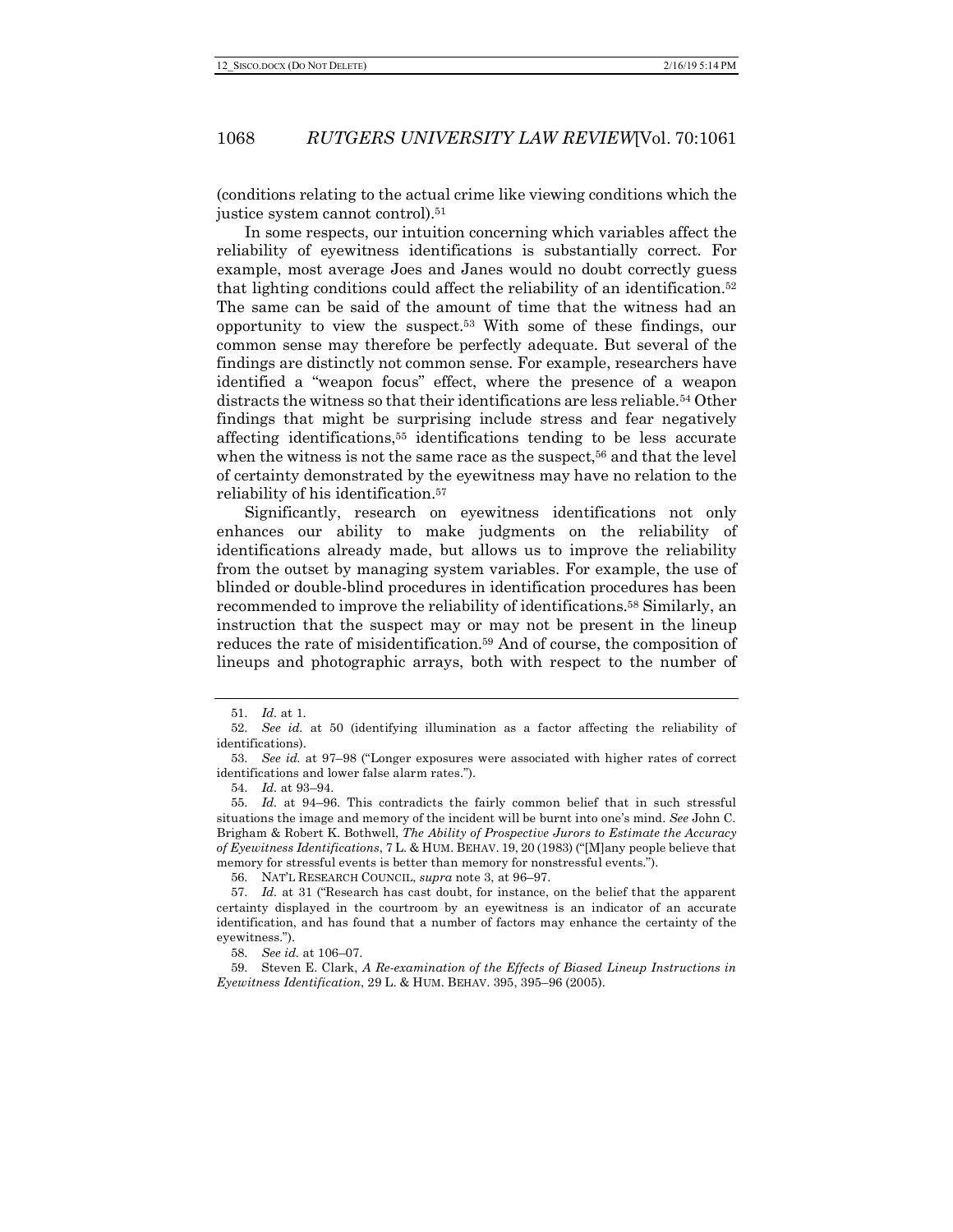suspects present and the similarity of appearance, is an important system variable.<sup>60</sup>

In 2009, the Supreme Court of New Jersey appointed a Special Master to gather the scientific evidence and to consider whether, in light of the evidence, the *Brathwaite* standard should be modified.61 The Special Master conducted a hearing which examined the state of the science.62 Over two hundred published scientific studies, articles, and books were considered as evidence and seven expert witnesses testified about the state of the science.63 Taking note of the Special Master's report, the Supreme Court of New Jersey, in a unanimous opinion, comprehensively surveyed the scientific literature in *State v. Henderson*.64

The Supreme Court of New Jersey ultimately modified its standard for the admission of eyewitness evidence. Under New Jersey's revised system, the defendant need only demonstrate some evidence of suggestiveness, generally tied to a system variable, in order to obtain a pretrial hearing.65 Once the defendant has obtained a hearing, the court must consider all relevant evidence—relating both to estimator and system variables—to assess the reliability of the identification.<sup>66</sup> If found unreliable, the court must suppress the evidence; however, if found reliable, the court may admit the evidence but should provide tailored jury instructions on the problems of eyewitness identifications.67

New Jersey, despite being perhaps the most significant reformer, has not been alone. Rather, a steady stream of state supreme courts have shifted away from *Brathwaite* and other defunct legal standards pertaining to eyewitness identifications. In 2011, the Supreme Judicial Court of Massachusetts decided to convene a study group to determine how it could improve its model jury instructions.<sup>68</sup> The report was submitted to the court in 2013.69 In 2015, the court adopted a new set of model jury instructions relying on the findings in the study group's

<sup>60.</sup> Report of the Special Master, at 24, State v. Henderson, 27 A.3d 872 (N.J. 2011) (No. A-8-08) ("The scientific literature supports and explains the common-sense understanding that biased lineups reduce the reliability of eyewitness identifications.").

<sup>61.</sup> *See Henderson*, 27 A.3d at 877.

<sup>62.</sup> *See* Report of the Special Master, *supra* note 60, at 2–4, 8–14.

<sup>63.</sup> *Id.* at 3–4.

<sup>64.</sup> 27 A.3d at 892–912.

<sup>65.</sup> *Id.* at 920.

<sup>66.</sup> *Id.*

<sup>67.</sup> *Id.* 

<sup>68.</sup> Commonwealth v. Walker, 953 N.E.2d 195, 208 n.16 (Mass. 2011).

<sup>69.</sup> SUPREME JUDICIAL COURT STUDY GRP. ON EYEWITNESS EVIDENCE, REPORT AND RECOMMENDATIONS TO THE JUSTICES 1 (2013), http://www.mass.gov/courts/docs/sjc/docs/ eyewitness-evidence-report-2013.pdf.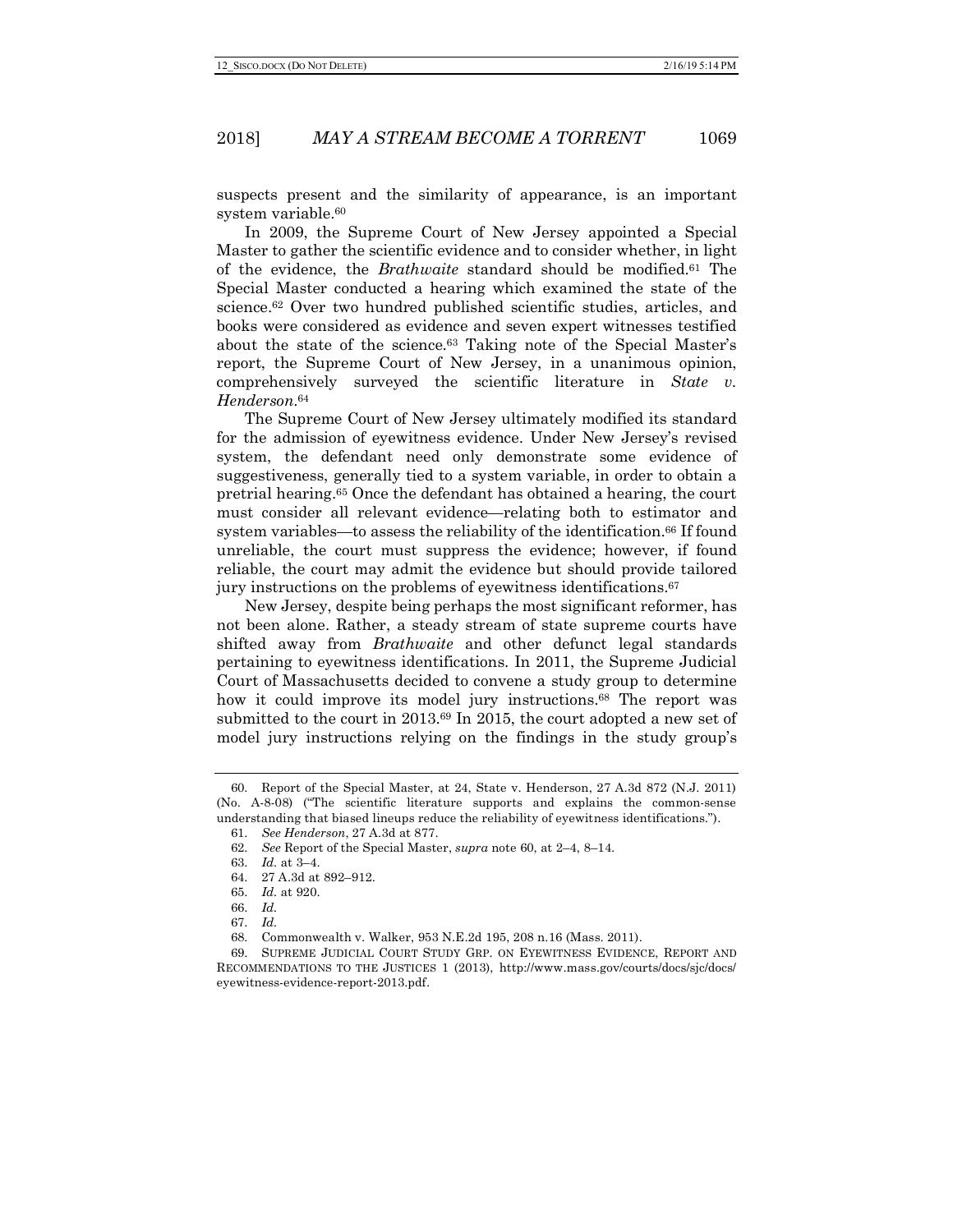report.70 Likewise, the highest courts of Connecticut,71 Georgia,72 Hawai'i,<sup>73</sup> Oregon,<sup>74</sup> Utah,<sup>75</sup> and Wisconsin<sup>76</sup> have relied upon scientific research to justify modifying their standards relating to eyewitness identification evidence. Though prior to *Young*, Alaska had adhered to the *Brathwaite* standard, in 2009 the Court of Appeals of Alaska issued an opinion questioning the soundness of the doctrine in light of the new scientific evidence.77

#### IV. THE COURT'S REASONING

In its unanimous opinion, the Alaska Supreme Court initially held that, under *Brathwaite*, it was error to permit Gazewood to testify.78 First, the court concluded that the police officer's comment to Gazewood that he should "trust [his] instincts," was improperly suggestive.79 In so holding, it placed emphasis on Gazewood's testimony that the comment stopped his process of deliberation.<sup>80</sup> The court also found that Gazewood's identification was not sufficiently reliable to be admitted notwithstanding the suggestive procedure.81 Of the *Biggers* factors, the court found that only two—the amount of time between the crime and the identification, and the witness's degree of attention—modestly

74. State v. Lawson, 291 P.3d 673, 749–63 (Or. 2012) (en banc) (crafting a test for the admissibility of eyewitness identifications using several provisions of the Oregon Rules of Evidence in light of the "voluminous body of scientific knowledge").

75. State v. Clopten, 2009 UT 84, ¶¶ 29–33, 223 P.3d 1103, 1112–13 (concluding that expert testimony regarding eyewitness identifications should be admissible).

<sup>70.</sup> *See* Commonwealth v. Gomes, 22 N.E.3d 897, 900–01 (Mass. 2015).

<sup>71.</sup> State v. Guilbert, 49 A.3d 705, 720–27, 731–32 (Conn. 2012) (accepting a broad consensus among scientists of certain factors affecting witness reliability and holding that expert testimony regarding these factors is admissible).

<sup>72.</sup> Brodes v. State, 614 S.E.2d 766, 771 (Ga. 2005) (holding that courts should no longer instruct juries to consider the level of certainty demonstrated by a witness in evaluating their testimony).

<sup>73.</sup> State v. Cabagbag, 277 P.3d 1027, 1035–39 (Haw. 2012) (modifying its jury instructions in light of the large body of science and lack of knowledge among juries concerning the factors affecting the reliability of eyewitness identifications).

<sup>76.</sup> State v. Dubose, 2005 WI 126, ¶¶ 26–33, 699 N.W.2d 582, 591–94 (concluding based on scientific evidence that show ups are "inherently suggestive," and should be inadmissible unless the procedure was necessary).

<sup>77.</sup> *See* Tegoseak v. State, 221 P.3d 345, 350–63 (Alaska Ct. App. 2009) (criticizing at length the scientific soundness of *Brathwaite*).

<sup>78.</sup> Young v. State, 374 P.3d 395, 406 (Alaska 2016).

<sup>79.</sup> *Id.* at 406–07.

<sup>80.</sup> *Id.* at 407.

<sup>81.</sup> *Id.* at 409.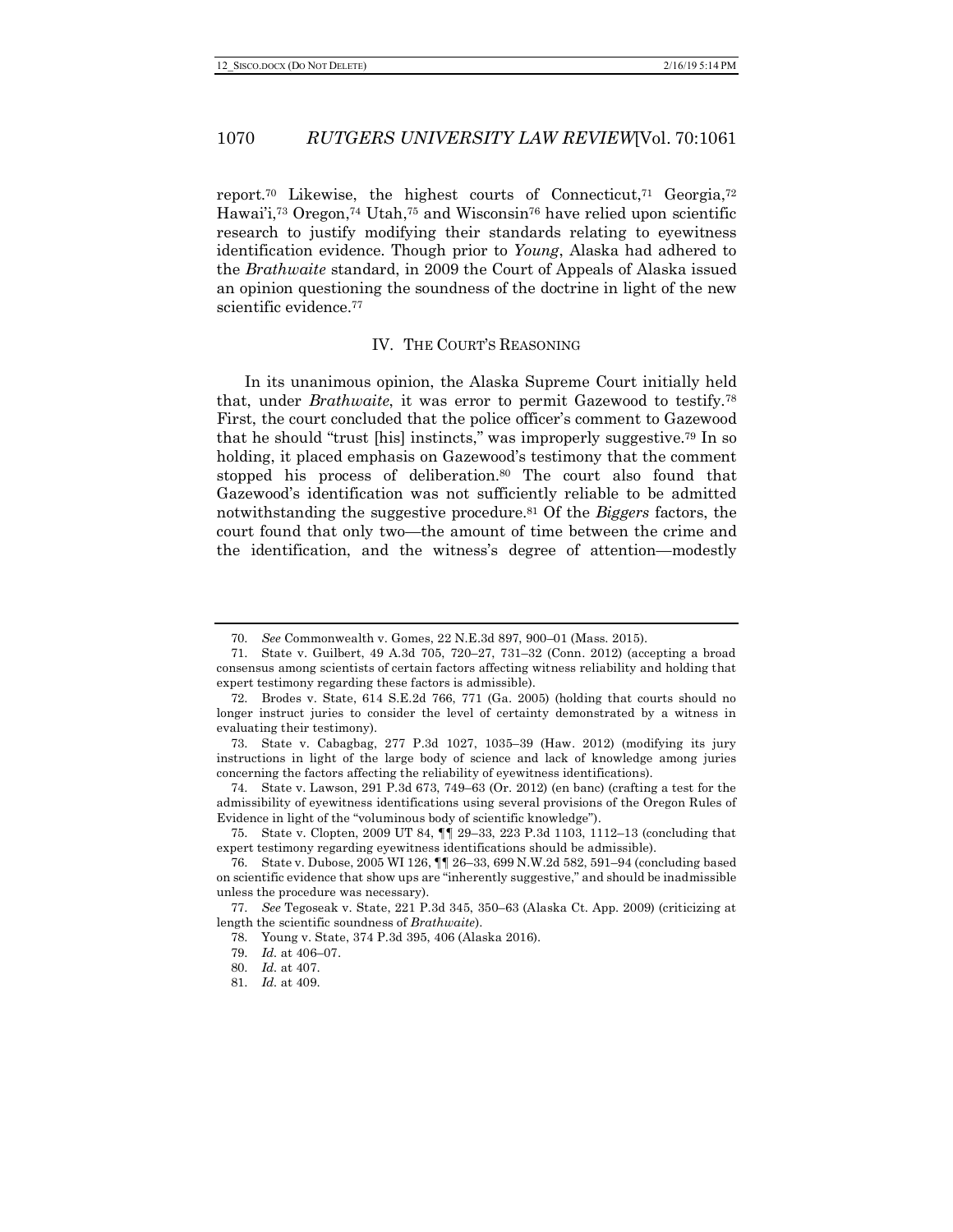supported a finding of reliability, with the remaining factors weighing against such a finding.82

Although holding that *Brathwaite* would have required excluding the identification, the court concluded that the error was harmless.83 This, the court explained, was because Gazewood's identification was not the sole evidence relied upon by the State.<sup>84</sup> Instead, the court had two other eyewitnesses, a key tying Young to the SUV alleged to be used in the shooting, and a firearm shown to match bullet casings found at the scene.85 Additionally, Gazewood's testimony was heavily qualified and demonstrated frustration over the suggestive comment in the photo array.86 Accordingly, the court noted that "a weak and equivocal identification is more likely to be harmless error than admission of a strong and confident one."87

The court next found that it was not error to permit Anzalone, who earlier failed to identify Young at the grand jury, to identify Young after seeing his picture on television news.88 This finding, the court explained, is because due process protections do not apply in the absence of state action.89 This has been a recognized aspect of Alaska's due process jurisprudence for decades.90 The court noted that the Supreme Court of the United States has more recently held that the "due process check on the admission of eyewitness identification [is] applicable *when the police have arranged suggestive circumstances* leading the witness to identify a particular person as the perpetrator of a crime,"91 and that the Alaska Supreme Court has held, consistent with this, that accidental confrontations between suspects and witnesses do not raise due process concerns.92

<sup>82.</sup> *Id.* at 407–09.

<sup>83.</sup> *Id.* at 409–10.

<sup>84.</sup> *Id.*

<sup>85.</sup> *Id.*

<sup>86.</sup> *Id.* at 410.

<sup>87.</sup> *Id.* (citing among other authorities Williams v. Stewart, 441 F.3d 1030, 1039 (9th Cir. 2006)).

<sup>88.</sup> *Id.* at 410.

<sup>89.</sup> *Id.* at 410–11.

<sup>90.</sup> *See* Nichols v. Eckert, 504 P.2d 1359, 1362 (Alaska 1973) ("For [the due process] clause to apply there must be state action and the deprivation of an individual interest of sufficient importance to warrant constitutional protection.").

<sup>91.</sup> *Young*, 374 P.3d at 410–11 (alteration in original) (quoting Perry v. New Hampshire, 565 U.S. 228, 232 (2012)).

<sup>92.</sup> *Id.* at 411 (citing Kimble v. State, 539 P.2d 73, 77 (Alaska 1975)).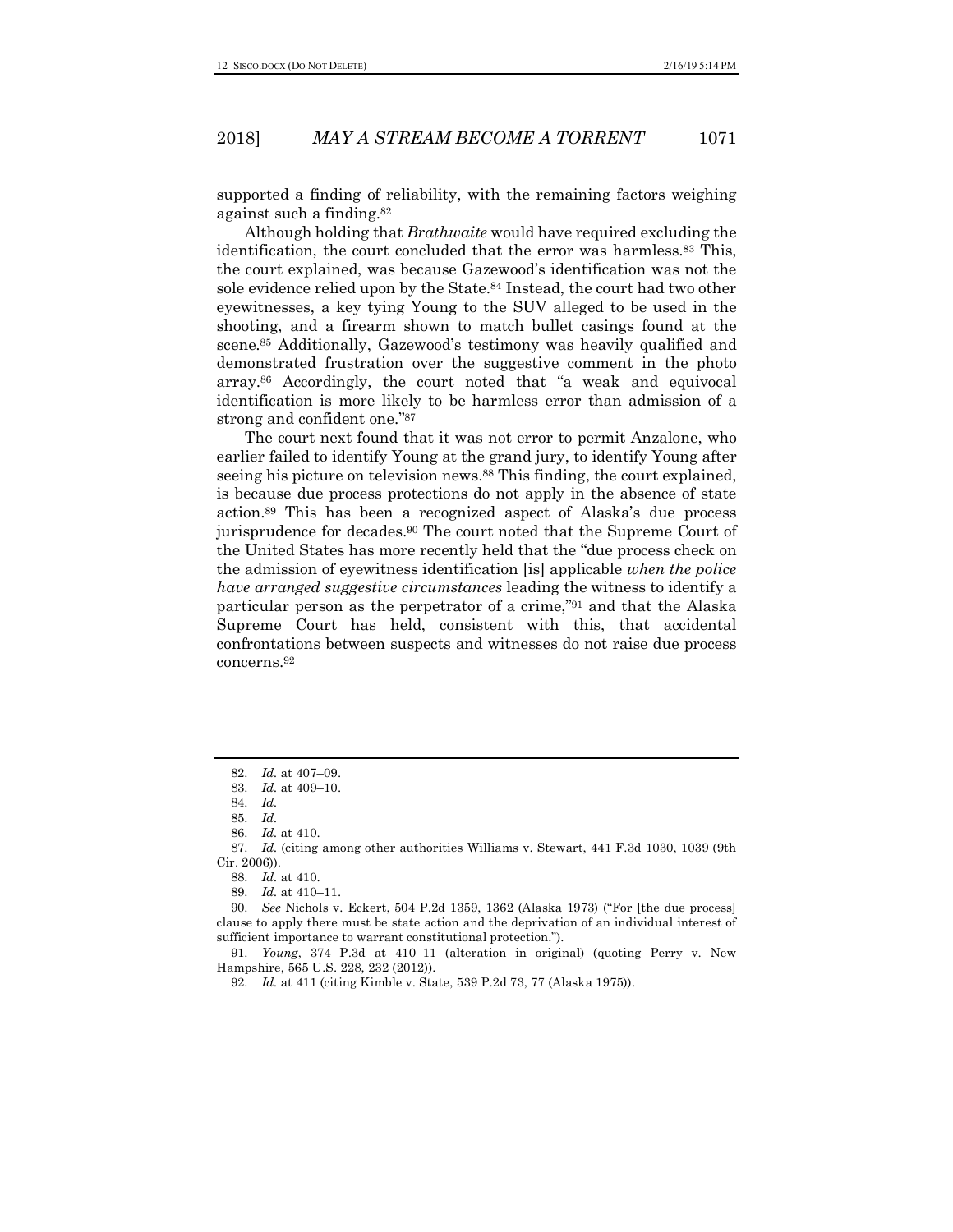Next, the court addressed Young's claim that Anzalone's first-time in-court identification was unnecessarily suggestive.93 This raised the following question: are the same due process protections that apply to out-of-court identifications applicable to identifications given for the first time in-court? The court's answer was, at least for the time being: no.94 Though the court did not "foreclose the possibility that a first-time in-court identification could be" so suggestive as to violate due process,95 the court found that the protections and procedures available in court for example the ability to cross-examine the witness, the availability of expert witness testimony, and the possibility that the court may permit an in-court lineup—make the identifications in trial sufficiently different to justify not extending the same protections.96

Having held that that the admission of Gazewood's identification was harmless error and that the admission of Anzalone's identification did not constitute error, the court recognized that Young's case did not require addressing his argument for a change in law.97 The court noted that it "generally refrain[s] from issuing advisory opinions," but that a departure from this "judicial policy of self-restraint" was warranted here.98

The court argued that changed conditions justified replacing *Brathwaite*.99 The court noted the substantial body of science which has developed since *Brathwaite* was decided,100 and placed particular importance on the decisions of the supreme courts of other states to adopt

100. *Id.* at 414.

<sup>93.</sup> *Id.* Young's argument was that the in-court identification was based upon the facts that "he was the only African-American man in the courtroom and that he was sitting at counsel table with his lawyer." *Id.*

<sup>94.</sup> *Id.*

<sup>95.</sup> *Id.* at 412. The court cited as an example a Fourth Circuit case in which an in-court identification was found unnecessarily suggestive when a prosecutor asked leading questions to draw out the identification. *Id.* at 412 n.69 (citing as an example U.S. v. Greene, 704 F.3d 298, 307 (4th Cir. 2013)).

<sup>96.</sup> *Id.* at 411–12.

<sup>97.</sup> *Id.* at 412.

<sup>98.</sup> *Id.* at 412–13. While the Supreme Court of the United States recently affirmed *Brathwaite* in *Perry v. New Hampshire*, 565 U.S. 228, 241–42 (2012), the Alaska Supreme Court noted that "federal law does not preclude the Alaska Constitution from providing more rigorous protections for the due process rights of Alaskans." *Young*, 374 P.3d at 413 n.79 (quoting Doe v. State, Dep't of Pub. Safety, 92 P.3d 398, 404 (Alaska 2004)).

<sup>99.</sup> *Young*, 374 P.3d at 413 ("Developments in the science related to the reliability of eyewitness identifications, and courts' responses to those developments, have significantly weakened our confidence in the *Brathwaite* test as a tool for preventing the admission of unreliable evidence at trial, and therefore its capacity for protecting the due process rights afforded by the Alaska Constitution.").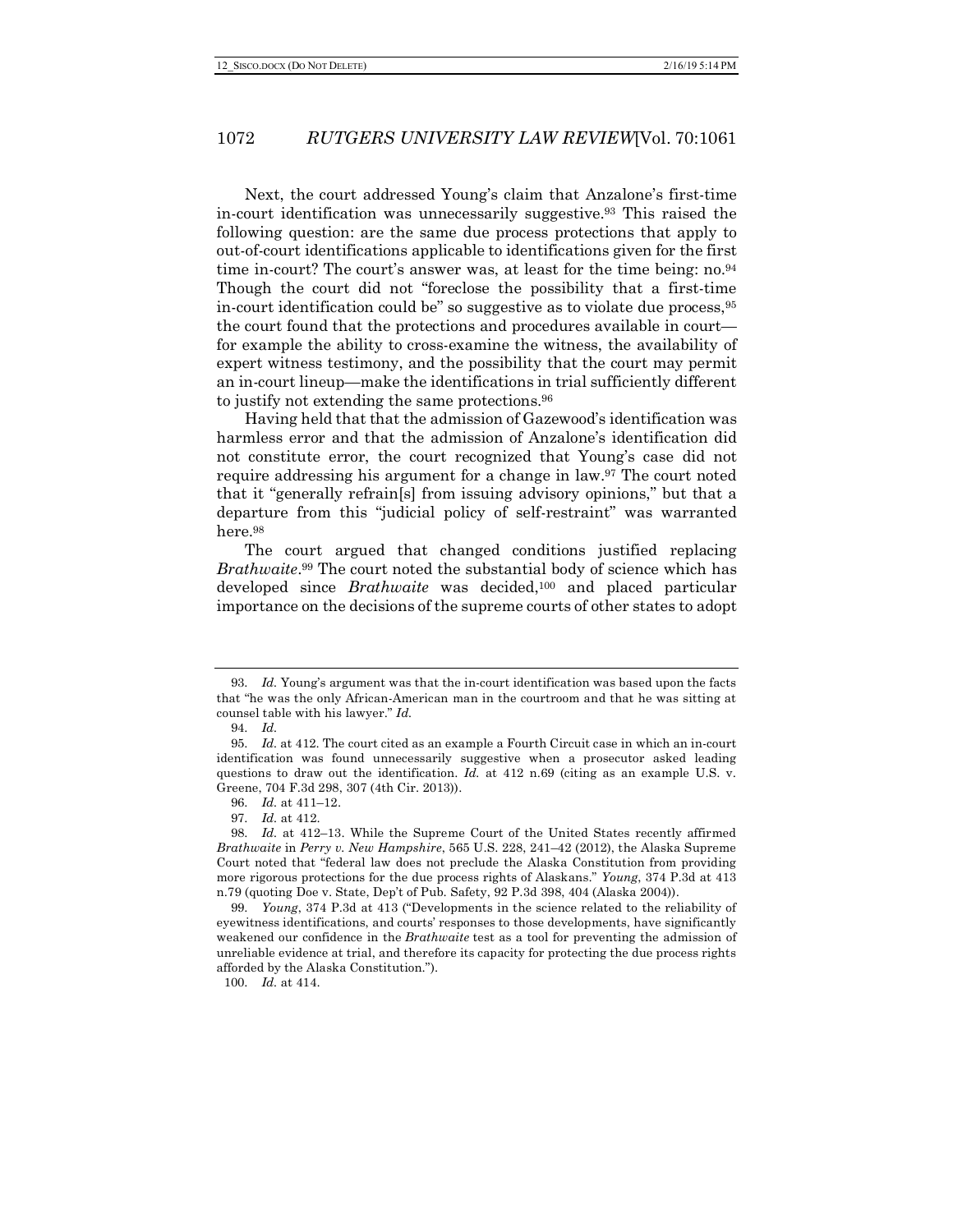the body of science on eyewitness identifications.101 Significantly, the court found that re-testing the validity of the science was unnecessary given the extent to which other courts have already done so.102 Finally, the court concluded that a departure from *Brathwaite* would do "more good than harm."103

The court then surveyed the system and estimator variables relevant to suggestiveness and reliability analyses, citing extensively to scientific research and the findings of other courts who have studied this research.104 Among the system variables the court noted were blind administration of the lineup or photo array,105 pre-identification instructions,<sup>106</sup> the composition of lineups and photo arrays,<sup>107</sup> feedback given to the witness,108 whether the identification procedure was a showup,<sup>109</sup> and whether the witness was exposed to multiple viewings of the suspect. $110$ 

Among the estimator variables the court identified were the witnesses' level of stress,<sup>111</sup> the "weapons focus effect,"<sup>112</sup> the duration of

107. *Id.* at 419–20 (noting that a lineup and photo array is less reliable if the suspect "noticeably stands out" from the fillers and recommending a minimum of five fillers per suspect and that each lineup and photo array only contain one suspect).

108. *Id.* at 420 (discussing research which shows that confirmatory feedback results in significantly more confidence by the witness).

109. *Id.* at 420–21 (discussing the problems with showups as an identification procedure).

110. *Id.* at 421 (describing "source confusion," and "mugshot commitment," phenomena where witnesses become confused by early exposure to a witness in person or photograph).

111. *Id.* at 422 (noting that the witness's level of stress can affect the reliability of the identification and that acknowledging this may be necessary to counteract the "common misconception that faces seen in highly stressful situations can be 'burned into' a witness's memory" quoting State v. Lawson, 291 P.3d 673, 701 (Or. 2012) (en banc)).

112. *Id.* at 422–23 (observing that the presence of a weapon can affect the witness's attention and that research has even found that this effect is significant with nonthreatening but incongruous objects like a stalk of celery).

<sup>101.</sup> *Id.* at 414–15 (discussing the supreme court decisions of New Jersey, Massachusetts, and others, embracing the science regarding witness identification, and finding "highly significant the extent to which other courts have reviewed" and accepted the evidence).

<sup>102.</sup> *Id.* at 415.

<sup>103.</sup> *Id.* at 415–16 (quoting State v. Carlin, 249 P.3d 752, 757 (Alaska 2011)).

<sup>104.</sup> *Id.* at 417–26.

<sup>105.</sup> *Id.* at 417–18 (noting that researchers have observed "interpersonal expectancy effects" where the administrator of a lineup or photo array gives cues, consciously or not, to the witness and that this can affect the witness's choices).

<sup>106.</sup> *Id.* at 418–19 (observing that research has shown that the risk of misidentification is decreased when the witness is instructed that the suspect may not be present in the lineup).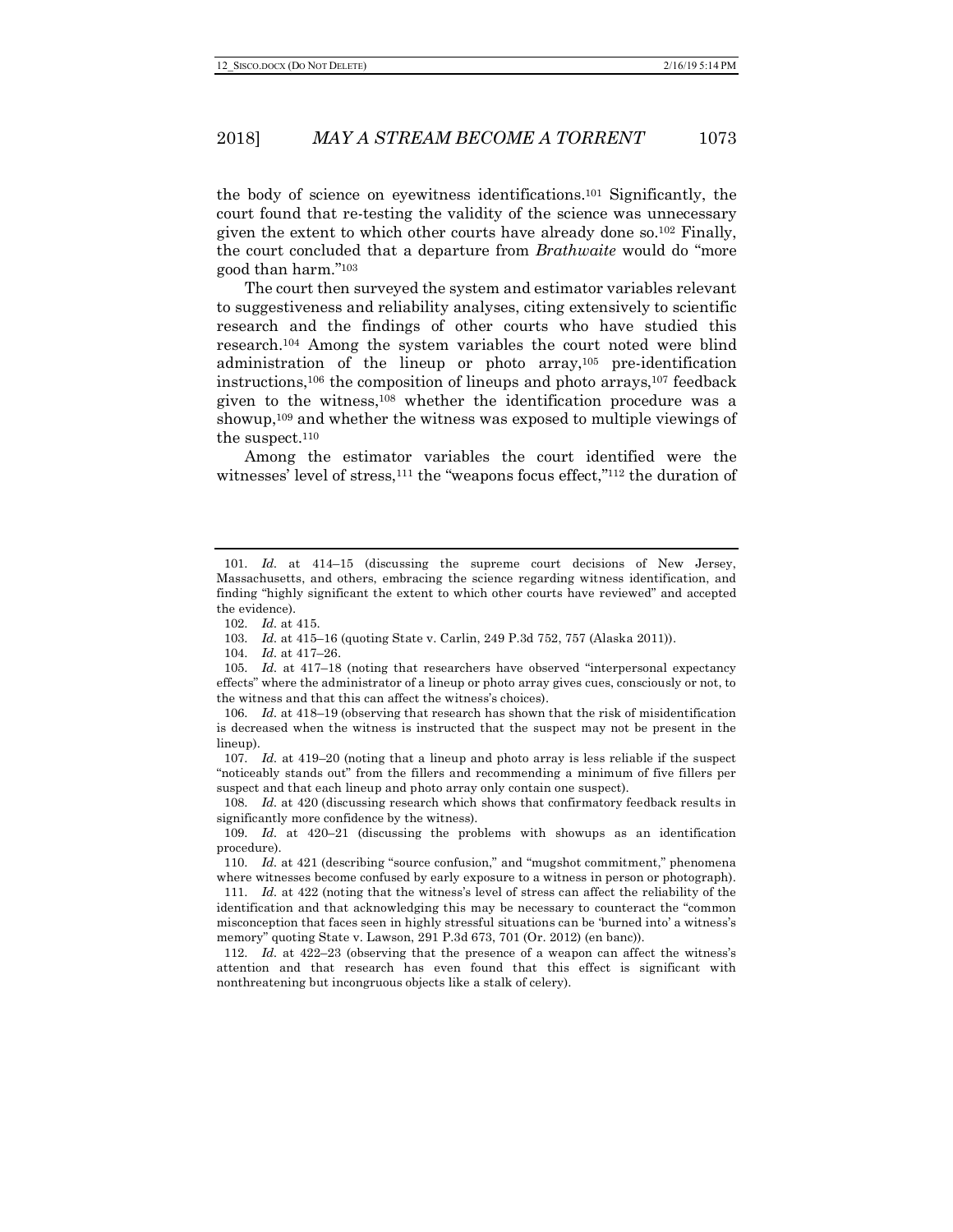view,113 the environmental conditions of the view,114 the characteristics of the witness,<sup>115</sup> perpetrator characteristics,<sup>116</sup> race and ethnicity bias,<sup>117</sup> memory decay,<sup>118</sup> and feedback or interaction with co-witnesses.<sup>119</sup>

In light of these variables, the court concluded that *Brathwaite* "does not adequately assess reliability."120 First, the court noted that *Brathwaite* does not consider many of the factors affecting reliability.121 Second, the court found fault in *Brathwaite*'s reliance on subjective self-reporting, noting that many factors affect the accuracy of self-reporting.122 The court was particularly troubled by the importance the test places on the witness's level of certainty since many factors may artificially affect the witness's level of certainty.123

The Alaska Supreme Court then prescribed the new system to replace *Brathwaite*.124 First, to obtain an evidentiary hearing, the defendant must produce evidence of suggestiveness tied to a system variable.125 The defendant at this stage, the court emphasized, is not required to demonstrate that the procedure was "unnecessarily suggestive."126 Rather, showing that some system variable was implicated is sufficient.127

113. *Id.* at 423.

119. *Id.* at 425 (noting that studies have shown that "feedback from other witnesses can influence a witness's memory" by causing false memories and that indirect feedback from other witnesses "can influence the reliability of an identification").

120. *Id.*

121. *Id.* In response to the State's argument that *Brathwaite* does not preclude assessing other factors, the court wrote that it was aware of no decision under *Brathwaite* which relied on other factors. *Id.*

122. *Id.* at 425–26.

123. *Id.* at 426.

127. *Id.* 

<sup>114.</sup> *Id.*

<sup>115.</sup> *Id.* at 423–24 (noting that physical and mental condition, alcohol impairment, visual acuity, and age are relevant factors affecting the identification).

<sup>116.</sup> *Id.* at 424.

<sup>117.</sup> *Id.* (noting that research has convincingly demonstrated that witnesses are "more likely to accurately identify members of their own race or ethnicity").

<sup>118.</sup> *Id.* at 424–25 (noting that studies show "memory decay is exponential rather than linear").

<sup>124.</sup> *Id.* at 426–28. As the court notes, the system "closely follows the framework set out by the Supreme Court of New Jersey." *Id.* at 427 (citing State v. Henderson, 27 A.3d 872, 919–22 (N.J. 2011)).

<sup>125.</sup> *Id.* at 427 (quoting *Henderson*, 27 A.3d at 920). The court rejected Young's contention that there should be a per se exclusionary rule for eyewitness evidence affected by system variables. *Id.* at 426–27. Though the court agreed that such a rule would maximize deterrence, it felt that it went too far and would result in the exclusion of much reliable evidence. *Id.* at 427.

<sup>126.</sup> *Id.* at 427.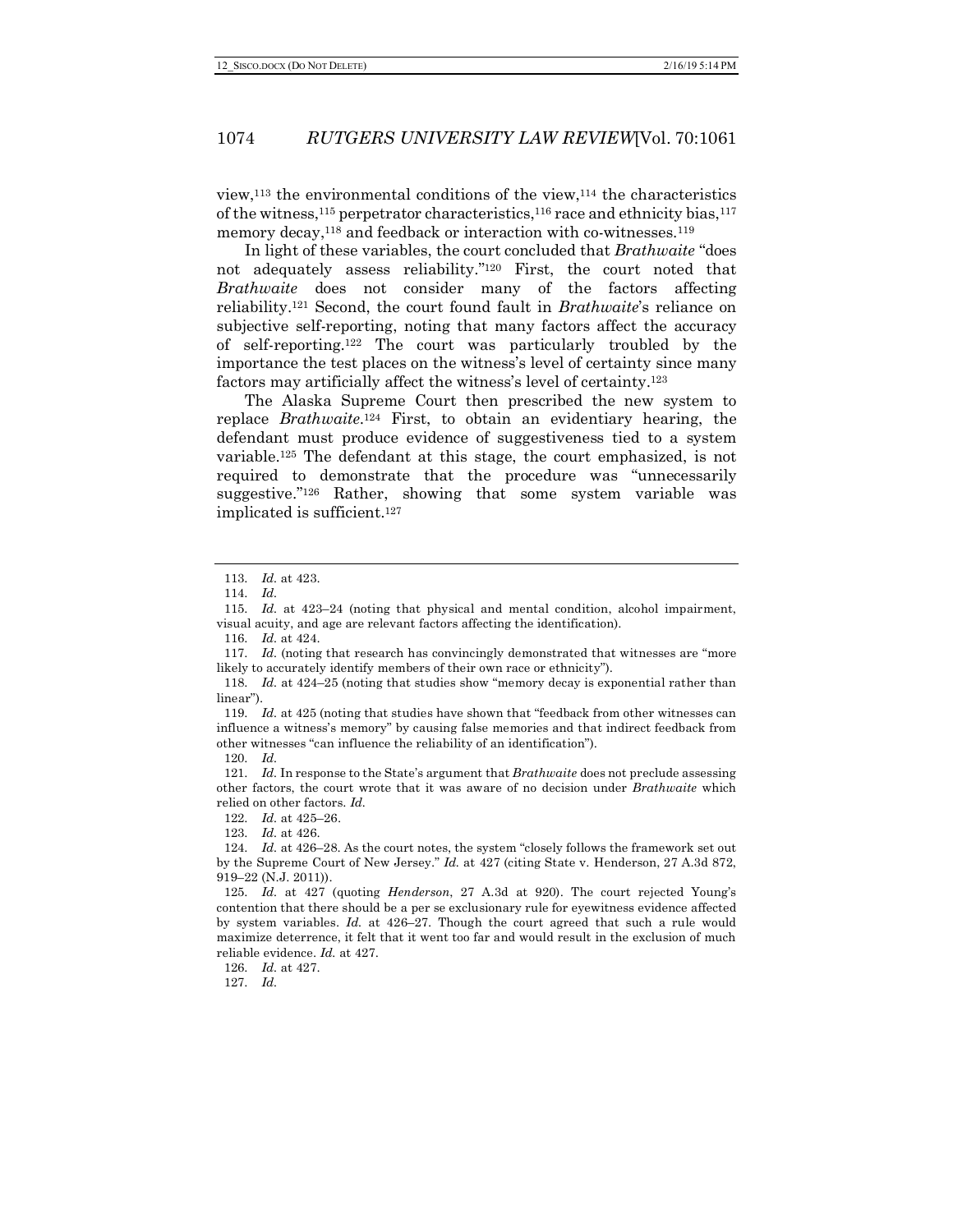At the evidentiary hearing, the State must proffer evidence that the identification is nevertheless reliable.128 In its analysis, the trial court should consider all system and estimator variables.129 The trial court's analysis need not be limited to the variables listed in the opinion since, the court wrote, future development of the science is likely.130 Accordingly, the trial court should not hesitate to accept expert testimony that expands upon or challenges the variables listed.131 At the hearing, "the defendant retains the burden of proving . . . 'a very substantial likelihood of irreparable misidentification.'"132 If the defendant satisfies this burden, the trial court should suppress the pretrial identification as well as any subsequent in-court identification made by the witness.<sup>133</sup>

If the identification is found to be reliable, the court wrote, the trial court should admit the evidence but provide the jury with an instruction tailored to the case.134 The reason for requiring jury instructions on eyewitness identification evidence tailored to the case was that "the reliability of eyewitness identifications frequently is not a matter within the knowledge of an average juror."135 The court referred the task of creating model instructions appropriate for use in future cases to the State's Criminal Pattern Jury Instructions Committee.136

Accordingly, the court found that it was error for the lower court to refuse tailored jury instructions in Young's trial.137 However, the court found the error was harmless for several reasons. First, the State's case was not based solely on one witness but relied upon three witnesses with no apparent connection. Second, Young's attorneys raised and emphasized many of the issues surrounding eyewitness identification evidence throughout the proceeding. Third, there was circumstantial evidence other than witness testimony tying Young to the crime.138

The court also rejected Young's argument that the lower court erred by denying a mistrial after it came to light that the police failed to disclose a prior conversation with the witness, Arauz.139 The court concluded that Young could not establish that the discovery violation prejudiced him. Specifically, the court found that Young's claim—that,

<sup>128.</sup> *Id.*

<sup>129.</sup> *Id.*

<sup>130.</sup> *Id.*

<sup>131.</sup> *Id.*

<sup>132.</sup> *Id.* (quoting State v. Henderson, 27 A.3d 872, 920 (N.J. 2011)).

<sup>133.</sup> *Id.* 134. *Id.*

<sup>135.</sup> *Id.* at 428 (quoting State v. Guilbert, 49 A.3d 705, 731 (Conn. 2012)).

<sup>136.</sup> *Id.*

<sup>137.</sup> *Id.*

<sup>138.</sup> *Id.* at 429–30.

<sup>139.</sup> *Id.* at 430.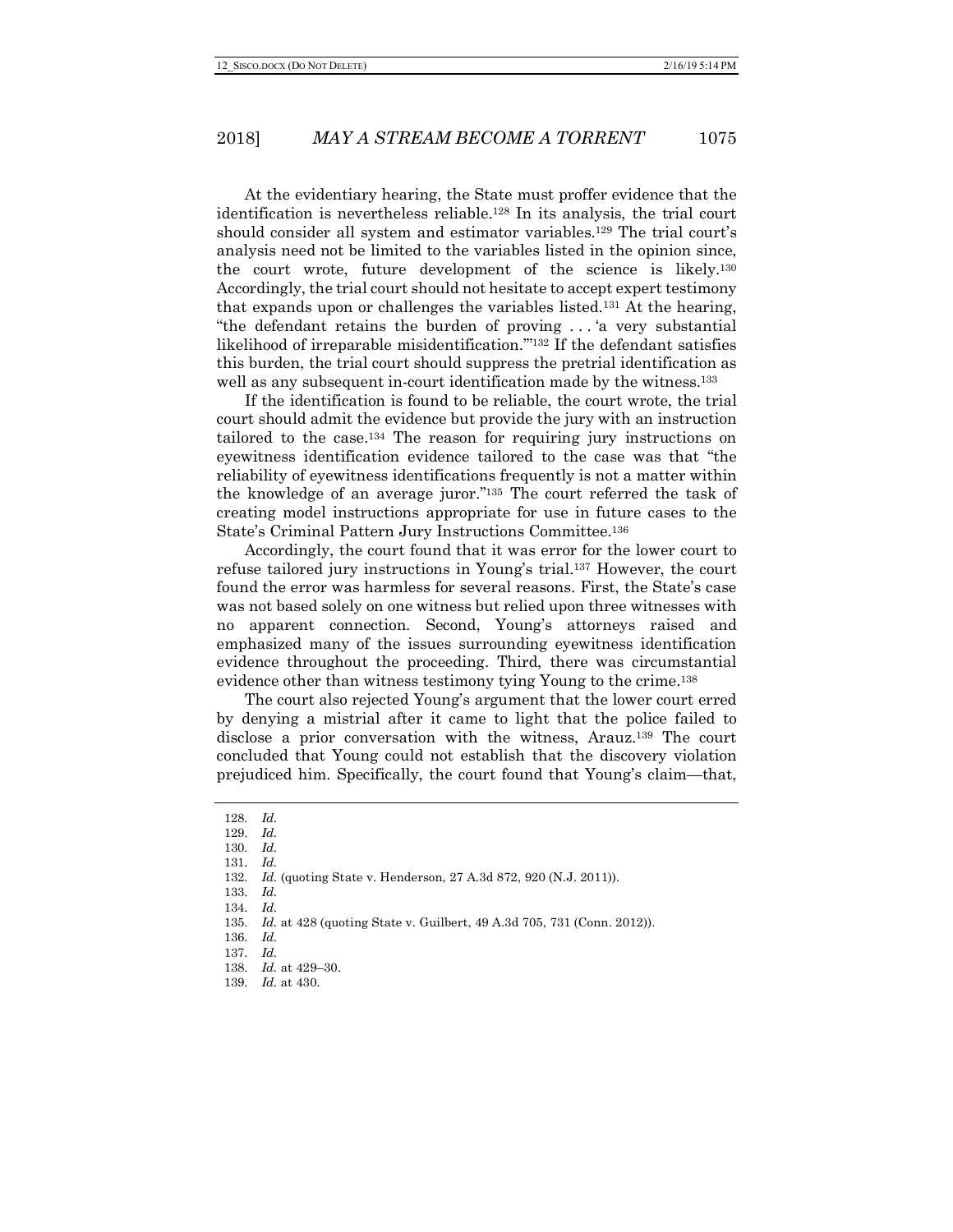had he learned of the information, he might have opted for a justification defense rather than an alibi defense—was successfully rebutted by the State.140

Young's conviction was accordingly affirmed.<sup>141</sup>

#### V. AUTHOR'S ANALYSIS

#### *A. The Promising Aspects of Young*

*Young* presents a very promising roadmap for states to follow for moving beyond *Brathwaite*. The opinion, like that of several states before it, takes notice of a considerable body of science which has developed in the decades since *Brathwaite*. By integrating all we have learned from research into this body of law, there is great potential that the criminal justice system might avoid a lot of the inaccuracy of the past. This is to be lauded. As the Alaska Supreme Court reaffirmed in *Young*, "[i]t is indisputable that a primary goal, perhaps the paramount goal, of the criminal justice system is to protect the innocent accused against an erroneous conviction."142 *Young* takes a step towards achieving this ideal.

Further, while *Young* is not the first state pioneer to embrace the science of eyewitness testimony in changing its law, this unanimous decision has the potential to change the game in an important way. By expressly proclaiming that enough states have accepted the science for Alaska to move forward without subjecting it to formal inquiry,143 the stage is set for other states to follow suit. By contrast New Jersey, before moving away from *Brathwaite*, found it necessary to have seven expert witnesses testify, to generate two thousand pages of testimony, and to place hundreds of studies on the record.144 Similarly, Massachusetts, prior to altering its jury instructions, established a "Study Group" and produced a 175-page report containing its findings.145 Of course, Alaska is not the only state to adopt new law in light of this scientific evidence without such a procedure.146 But until *Young*, no state has said quite so

<sup>140.</sup> *Id.* at 431–32.

<sup>141.</sup> *Id.* at 432.

<sup>142.</sup> *Id.* at 415–16 (quoting Shaw v. State, Dep't of Admin., 861 P.2d 566, 570 (Alaska 1993)).

<sup>143.</sup> *Id.* at 414–15.

<sup>144.</sup> State v. Henderson, 27 A.3d 872, 877 (N.J. 2011).

<sup>145.</sup> *See* SUPREME JUDICIAL COURT STUDY GRP. ON EYEWITNESS EVIDENCE, *supra* note 69, at 6.

<sup>146.</sup> Connecticut, for example, held that expert testimony on eyewitness identifications was admissible without first commissioning a body to study the issue. State v. Guilbert, 49 A.3d 705, 720–23, 731–32 (Conn. 2012); *see also* State v. Lawson, 291 P.3d 673, 739–46 (Or. 2012) (en banc) (accepting the body of eyewitness testimony science).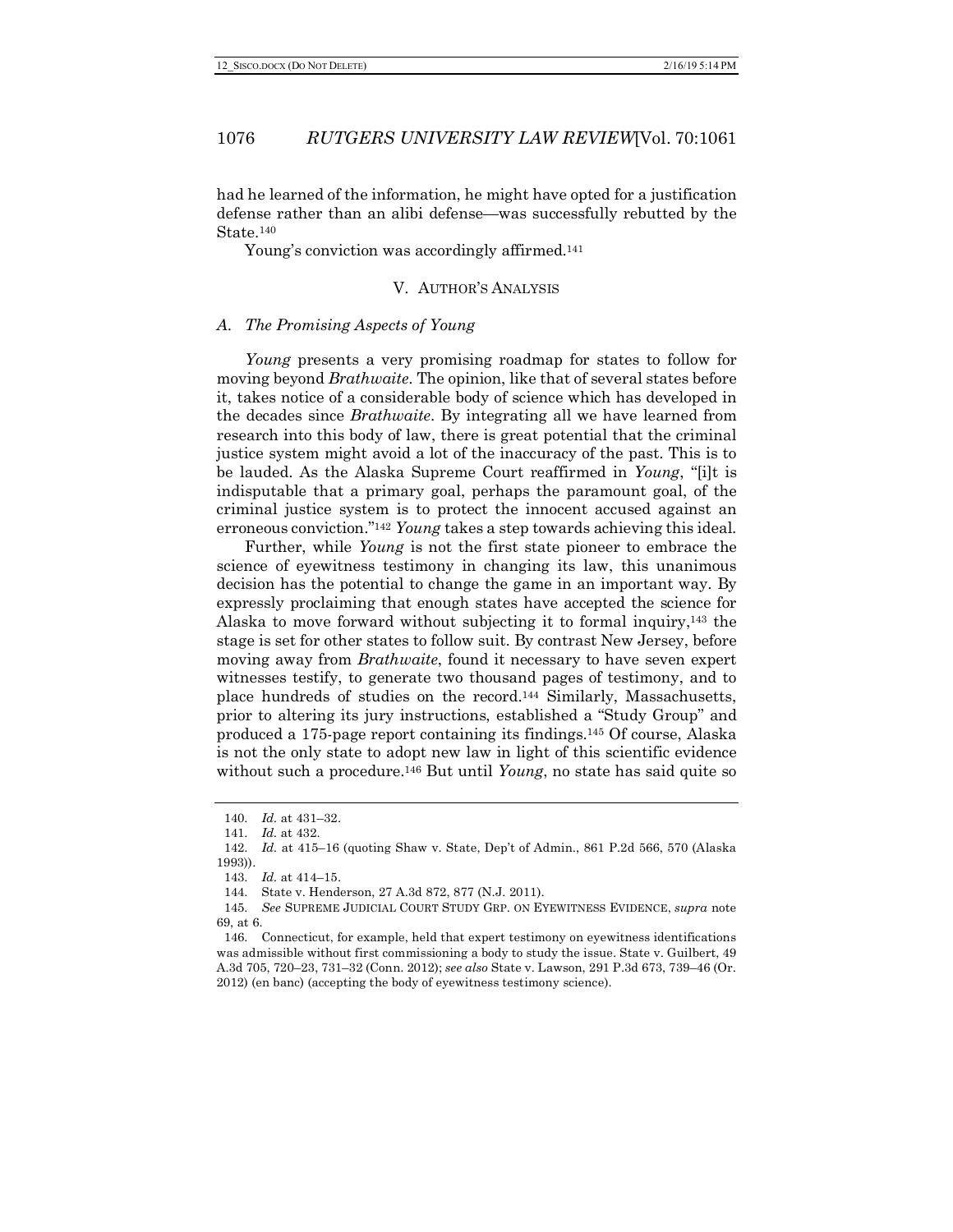clearly that the science is ready, and that it need not be subjected to additional vetting in order to be embraced, as when the Alaska Supreme Court wrote:

We consider it unnecessary to retest the validity of the scientific evidence on which these other high courts rely. We are not relying on disputed scientific evidence to disturb or affirm the verdict in this case, but rather identifying factors for trial courts' future use—factors other courts have found highly relevant to their constitutional guarantees of due process. We adopted the *Brathwaite* test of reliability in 1979 without reference to whether its assumptions were scientifically valid. . . . As our sister courts find reason to be dissatisfied with *Brathwaite* and the *Biggers* factors, it is appropriate that we take note of their concerns and use their reasoning to inform our own constitutional analysis. We find highly significant the extent to which other courts have reviewed the evidence, accepted it as valid, and filtered it through their own constitutional analyses.147

Thus, if other states are willing to follow Alaska's lead, it is now possible to make a full change without delay. The imperative has been clear for long.148 After *Young*, so too is the means to change. The steady stream of reform may convert into a full-on torrent.

There is also much to be admired in *Young*'s procedure to replace *Brathwaite*. Perhaps its best attribute is its simplicity. The path the proceeding is to follow—the defendant triggers a hearing by pointing to an implicated system variable, the State presents evidence establishing reliability, and the burden is on the defendant to prove a "very substantial likelihood of irreparable misidentification"149—is an easy process to follow. Additionally, there seems nothing too technical in this process which would prohibit judges and juries from applying the new variables with ease. The court in *Young* wrote that the science in eyewitness testimony is "probabilistic."150 In other words, "it cannot say for certain whether any particular identification is accurate but rather identifies the variables that are relevant to evaluating the risk of a misidentification."151 This understanding shows in the opinion: where the court surveys the scientific literature, it repeatedly uses imprecise phrases like "this variable affects reliability," that "such result is less

<sup>147.</sup> *Young*, 374 P.3d at 415 (footnotes omitted).

<sup>148.</sup> *See supra* text accompanying note 1.

<sup>149.</sup> *Young*, 374 P.3d at 427.

<sup>150.</sup> *Id.* at 417.

<sup>151.</sup> *Id.* (citing *Henderson*, 27 A.3d at 894; *Lawson*, 291 P.3d at 685).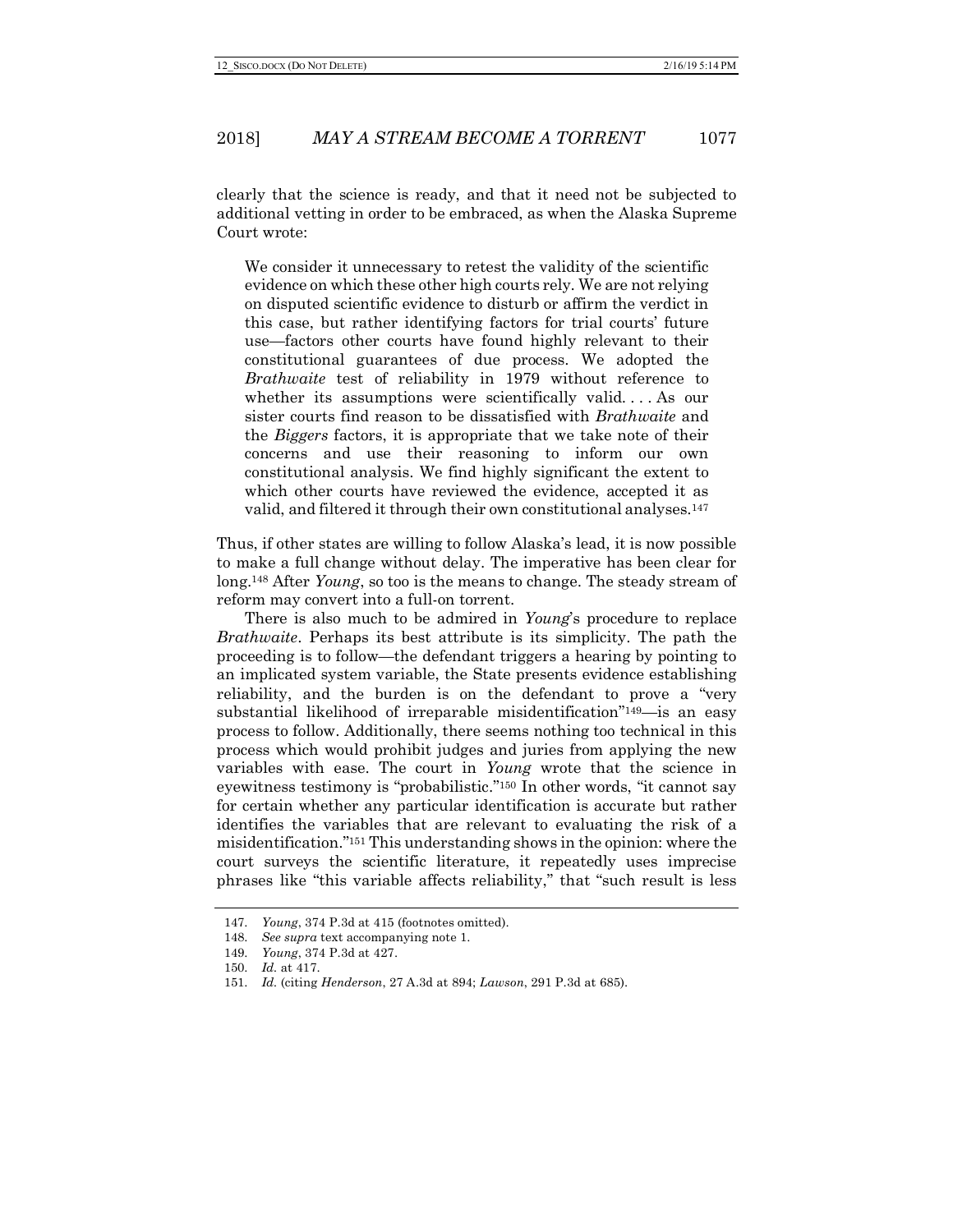likely," or that a certain effect is "significant."<sup>152</sup> This is a humble choice which will make analysis of the reliability of an identification much easier for judges and juries—no calculator will be necessary—and which recognizes the limitations of our understanding in this complex and constantly evolving area of science.

# *B. Will Young v. State Be Effective in Spurring Reform and Excluding Mistaken Eyewitness Identification Evidence?*

Although there is much to laud about *Young v. State*, there is likewise reason to doubt that it will really achieve meaningful safeguards against the use of mistaken eyewitness testimony in criminal proceedings. There are a few problems which could undercut the rule's effectiveness. First, the doctrine of harmless error might prevent *Young* from having any meaningful deterrent effect. Second, *Young* leaves two kinds of eyewitness identifications—identifications without state action and identifications made for the first time in-court—completely outside of its ambit. The decision not to include these within *Young* will likely result in the admission of unreliable evidence.

1. Harmless Error

It may be that *Young v. State*'s deterrent effect will result in necessary reform in Alaskan police departments and prosecutors' offices. Indeed, in places across the country these reforms are already being instituted.153 But change may not be automatic, and if police departments

<sup>152.</sup> These imprecise statements are found throughout the court's review of the variables. *See id.* at 417–25; *see, e.g.*, *id.* at 417 ("When the administrator of an identification procedure knows who the suspect is, the administrator *may* subconsciously affect the reliability of the witness's identification." (emphasis added)); *id.* at 418 ("[S]tudies show that misidentification is *less likely* if the witness is informed that the suspect might not be in the lineup." (emphasis added)); *id.* at 419 ("As a compounding factor, a lineup that suggests a result to the witness *may artificially inflate* the witness's confidence in the identification because of its apparent ease." (emphasis added)).

<sup>153.</sup> For example:

<sup>[</sup>T]he double-blind lineup . . . is now standard in many major police departments (e.g., Boston, Dallas, Denver, and others), is the law for every police department in some states (e.g., Ohio, North Carolina, Texas, and Connecticut), is the recommendation of numerous important national legal associations (e.g., American Bar Association, International Association of Chiefs of Police) and research societies (e.g., the American Psychology-Law Society), and has been a staple recommendation of almost every state reform commission in the last decade.

Gary L. Wells et al., *Eyewitness Identification Reforms: Are Suggestiveness-Induced Hits and Guesses True Hits?*, 7 PERSP. ON PSYCHOL. SCI. 264, 266 (2012).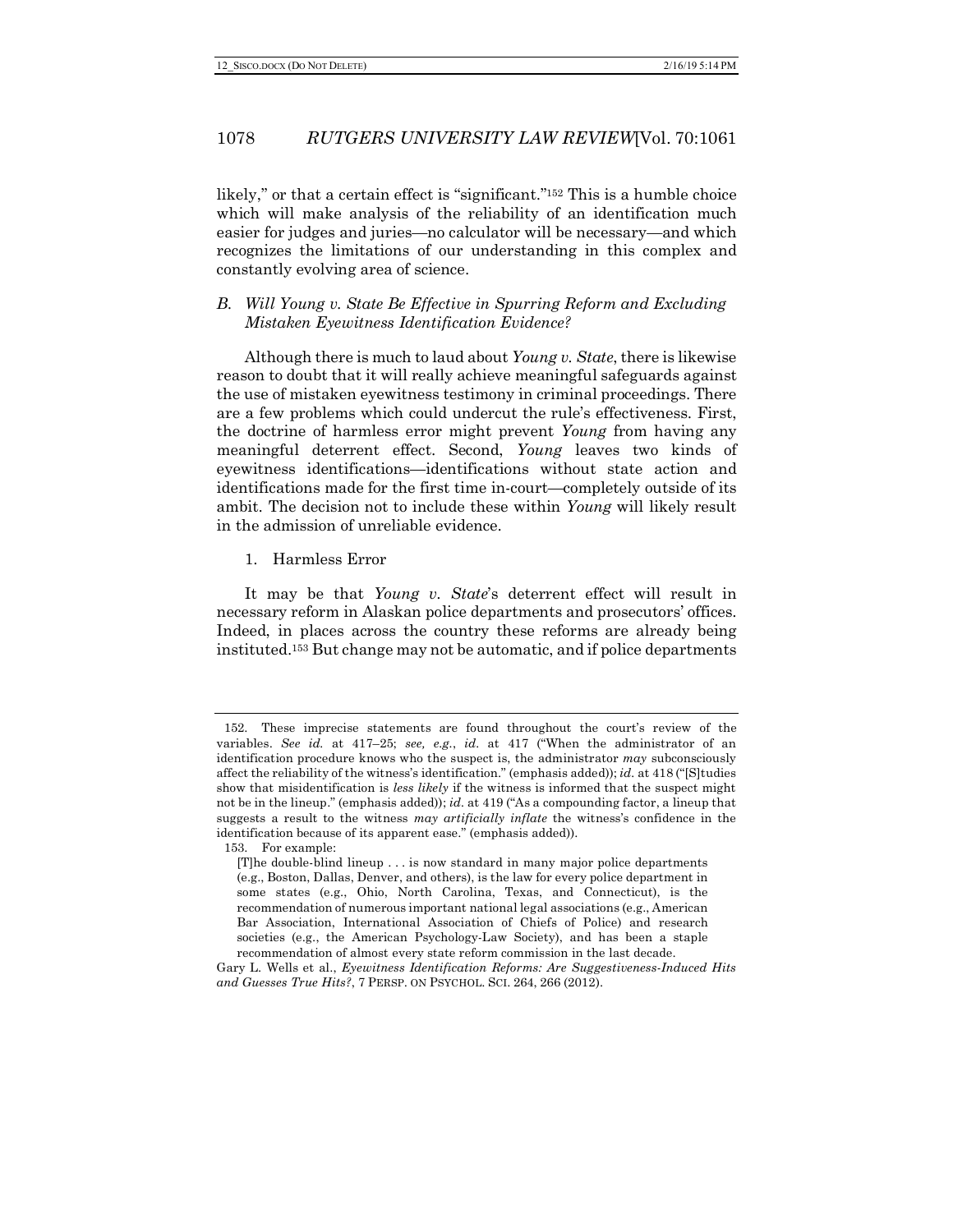and prosecutor offices in Alaska prove intractable, there is a real possibility that *Young* will not force their hands.

The problem lies with the harmless error rule. As the rule is displayed in *Young*, it could substantially swallow the positive effect of the decision. The Alaska Supreme Court's harmless error analysis was often cursory, omitting key facts weighing in Young's favor. For example, upon holding that the admission of Gazewood's identification was error, the court held that the error was harmless in part because two other eyewitnesses placed Young at the scene.154 Arauz, the court wrote, had known Young since high school, and identified Young as the driver.155 Missing in the analysis was the fact that Arauz was a member of a rival gang, and that Young had beat him up in high school—facts which potentially impugn Arauz's credibility as a witness.156 The court likewise mentioned Anzalone as an eyewitness,157 but omitted from the harmless error analysis that Anzalone failed to identify Young by photo array and only later came forward as a witness after seeing him on television.158 Similar observations can be made regarding the court's harmless error analysis upon finding that it was error not to give eyewitness specific jury instructions.159

In fairness, the court's failure to address these aspects in its analysis is probably due to the fact that it is fairly clear in *Young* that the State had met its burden of proof. Although the evidentiary problems in his case were manifold, the State's overall case was strong. Multiple witnesses identified the car as belonging to "Big Nasty," a nickname Young went by,160 Young was holding a key which matched the car identified,161 Young was carrying a gun which ballistics confirmed was a probable match to shell casings on the scene,162 and three (albeit far from perfect) witnesses placed Young in the car.163 To combat all of this evidence, Young presented a rather implausible alibi: that he was with his sister that day (even though the two were estranged and had not seen each other much in the years leading up to the shooting) and that

<sup>154.</sup> *Young*, 374 P.3d at 409–10.

<sup>155.</sup> *Id.* at 410.

<sup>156.</sup> *See id.* at 402, 409–10.

<sup>157.</sup> *Id.* at 410.

<sup>158.</sup> *Id.* at 401, 410.

<sup>159.</sup> *Id.* at 430 ("[T]he State's case did not rest on identification by a single witness; the State presented three independent witnesses with different perspectives and no apparent connections to each other, including one who had known Young before the crime.").

<sup>160.</sup> *Id.* at 401.

<sup>161.</sup> *Id.*

<sup>162.</sup> *Id.*

<sup>163.</sup> *Id.* at 401–02.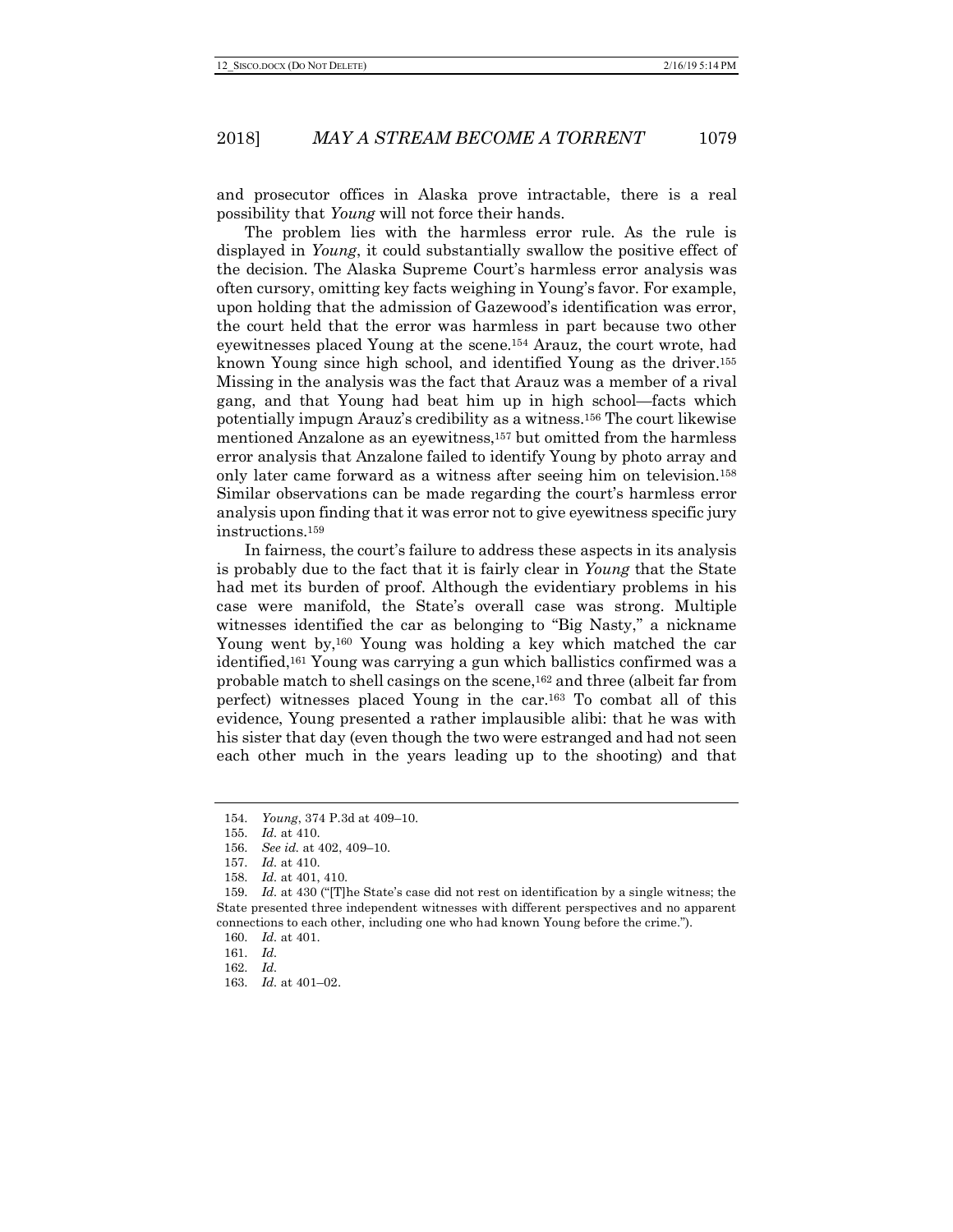someone named "Little O" came over that afternoon and gave Young the gun.164

In the context of such a case, it is understandable that the court would not feel compelled to reiterate all of the facts in its reach. But if such cursory analysis is transplanted to a case with weaker evidence, the result could be very problematic. *Young* could be read as permitting harmless error analysis which simply describes the *type* of evidence without identifying the facts and circumstances which goes to its weight. If courts are not rigorous about applying the harmless error doctrine, the core holding of *Young* could be largely swallowed by the harmless error exception. The decision, in that case, may not provide the immediate deterrence necessary to spur police and prosecutors to reform their practices.

2. The Requirement of State Action and the Exclusion of First Time In-Court Identifications

*Young* also kept intact the doctrine that "state action" is necessary to trigger due process and the right to exclude unreliable eyewitness identifications.165 In *Young*, this holding permitted the court to retain Anzalone's dubious identification.<sup>166</sup> The doctrine that due process requires state action to apply is in line with both Alaskan and federal precedent, so the holding is perhaps unsurprising.167 Still, the requirement is likely to result in the inclusion of much unreliable identification evidence.

Similarly, the Alaska Supreme Court declined to extend the protections laid out in *Young* to first-time, in-court identifications.168 In *Young,* this decision resulted in the admission of Anzalone's first-time, in-court identification.169 This was justified, the court wrote, because

<sup>164.</sup> *Id.* at 403.

<sup>165.</sup> *See id.* at 411–12.

<sup>166.</sup> *See id.*

<sup>167.</sup> *See* Perry v. New Hampshire, 565 U.S. 228, 248 (2012); Nichols v. Eckert, 504 P.2d 1359, 1362 (Alaska 1973). Although this holding is unsurprising, it is not necessarily inevitable. Indeed, later on in the Comment, I suggest two possible paths for re-evaluation of the state action doctrine. *See infra* note 172.

<sup>168.</sup> *Young*, 374 P.3d at 412. The Alaska Supreme Court did not totally foreclose the possibility that a first-time, in-court identification could be so suggestive as to violate due process. The court cited a case where a prosecutor improperly coached a witness as an example. *Id.* (citation omitted). Short of such misconduct, however, it is difficult to see how *Young* left the door open.

<sup>169.</sup> *Id.* at 411–12. When Anzalone identified Young in court, Young "was the only African-American man in the courtroom" and "was sitting at the counsel table with his lawyer." *Id.* at 411. Had the court held that first-time, in-court identifications were controlled by *Young*, it is difficult to see how this would not be deemed suggestive.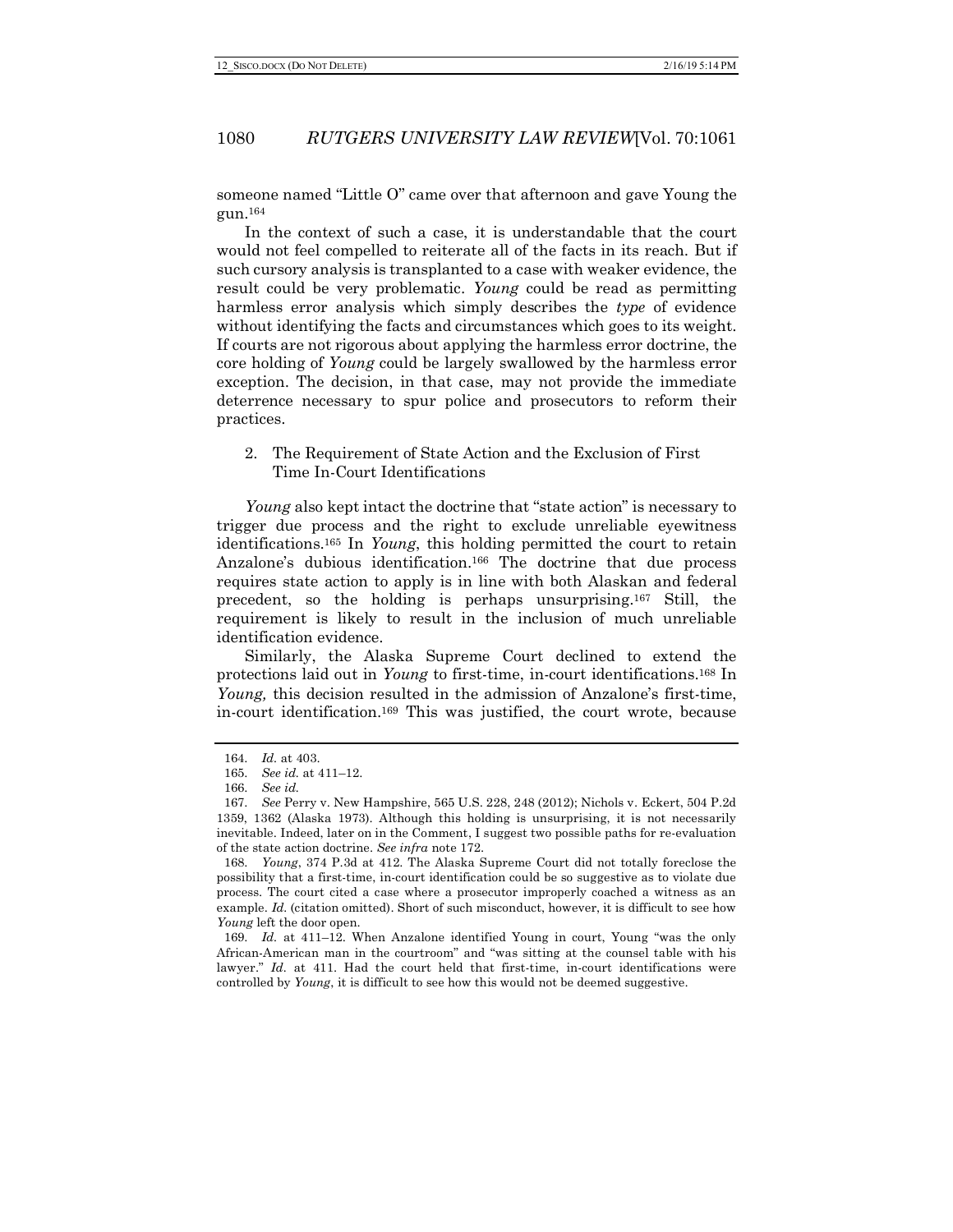there are added procedural protections in place in a courtroom to protect from suggestiveness.170 Again, the court's refusal to extend *Young* to these cases will likely result in the admission of many unreliable identifications.

#### *C. Recommendations*

First, courts in other states should heed Alaska's call that it is "unnecessary to retest the validity of the scientific evidence on which  $\dots$  other high courts rely."<sup>171</sup> When these states do so, they may look to the framework of *Young v. State* as a simple, workable solution which will help to integrate the mass of knowledge we now have regarding eyewitness identifications. Alaska and these states, however, would do well to consider the potential weakening of the doctrine which harmless error, the requirement of state action, and the exclusion of first time in-court identifications threaten. Harmless error doctrine should be applied rigorously so that the deterrent effect of *Young* is not weakened, and so police departments and prosecutor offices will institute the necessary reforms to improve the accuracy of identifications. The requirement of state action for due process with respect to eyewitness identifications may also be reconsidered,172 as well as the exclusion from *Young* of first-time, in-court identifications.

<sup>170.</sup> *Id.* at 411–12. Some of these protections, like the presence of attorneys, the judge, and the jury, are always present. Others, like expert witnesses, using an in-court lineup, and seating the defendant somewhere other than the counsel table are not always present. *See id.*

<sup>171.</sup> *See id.* at 415.

<sup>172.</sup> Such a reevaluation may follow a few tracts. First, at least for Alaska, there may be a textual basis for such a holding. Unlike the Fourteenth Amendment which commands: "No State shall . . . deprive any person of life, liberty, or property, without due process of law," U.S. CONST. amend. XIV, § 1, the due process clause of the Alaska State Constitution requires that "[n]o person shall be deprived of life, liberty, or property, without due process of law." ALASKA CONST. art I, § 7. The difference is potentially significant because the justification of the state action doctrine is that the Fourteenth Amendment is "directed at the States." *See* Lugar v. Edmondson Oil Co., 457 U.S. 922, 924 (1982); *see also* Cornell Law Sch., *State Action Requirement*, LEGAL INFO. INST., https://www.law.cornell.edu/wex/ state\_action\_requirement (last visited Feb. 23, 2017) ("The state action requirement stems from the fact that the constitutional amendments which protect individual rights . . . are mostly phrased as prohibitions against government action.").